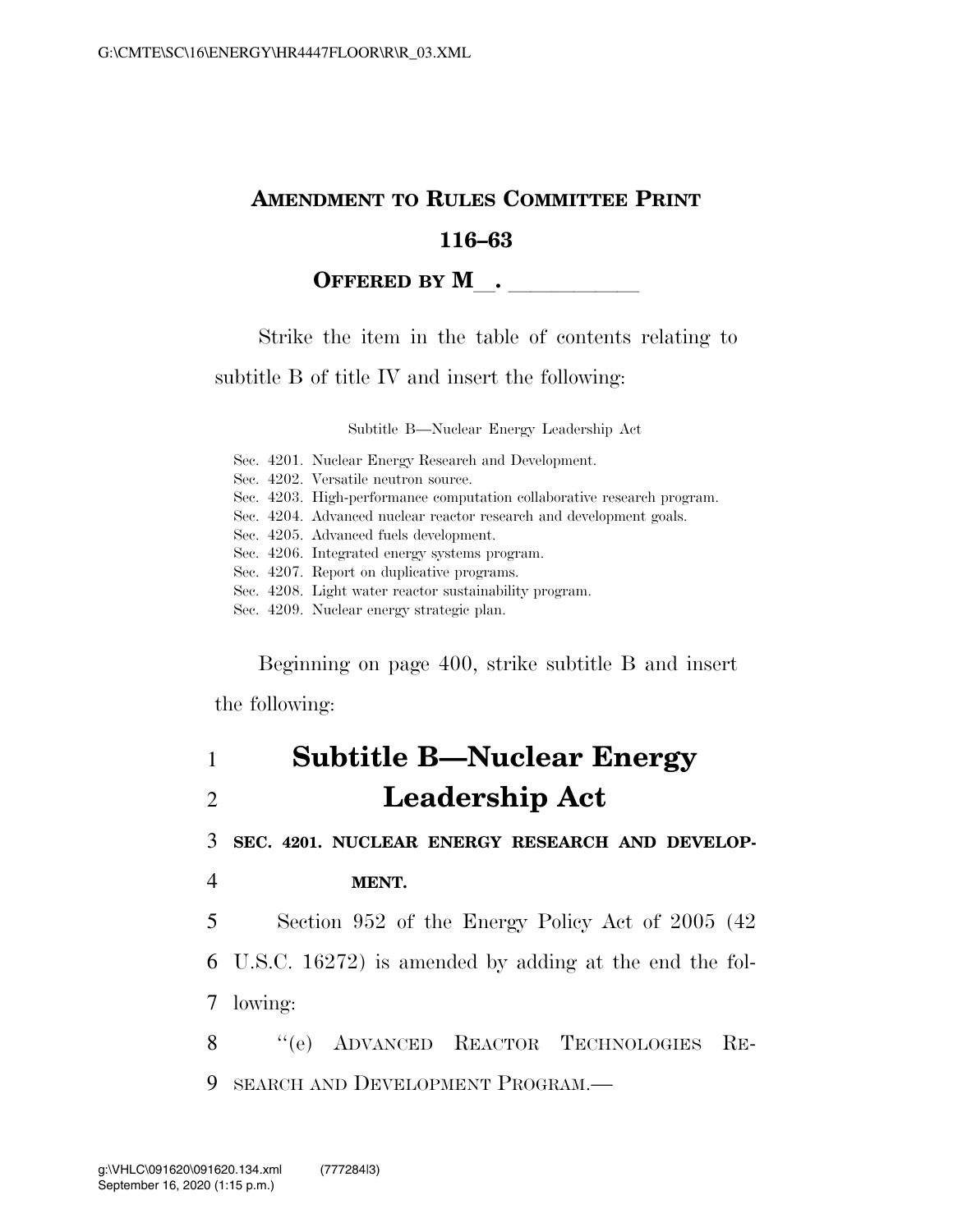| $\mathbf{1}$   | "(1) IN GENERAL.—The Secretary shall carry         |
|----------------|----------------------------------------------------|
| $\overline{2}$ | out a program under which the Secretary shall con- |
| 3              | duct research relating to the development of ad-   |
| $\overline{4}$ | vanced nuclear energy technologies that may offer  |
| 5              | improved safety, functionality, and affordability. |
| 6              | "(2) REQUIREMENTS.—The program under this          |
| 7              | subsection shall—                                  |
| 8              | "(A) support efforts to reduce long-term           |
| 9              | technical barriers for advanced nuclear energy     |
| 10             | systems; and                                       |
| 11             | "(B) be carried out in consultation with           |
| 12             | the Nuclear Regulatory Commission to ensure        |
| 13             | identification of any relevant concerns.           |
| 14             | "(3) PUBLIC-PRIVATE PARTNERSHIPS.—                 |
| 15             | "(A) In GENERAL.—In carrying out the               |
| 16             | program under this subsection, the Secretary       |
| 17             | shall, to the maximum extent practicable and       |
| 18             | consistent with national security, make avail-     |
| 19             | able nuclear energy research infrastructure to     |
| 20             | industry partners in order to achieve faster and   |
| 21             | cost-effective development of advanced nuclear     |
| <u>22</u>      | energy technologies toward commercial readi-       |
| 23             | ness. The Secretary shall make available—          |
| 24             | "(i) experimental capabilities and test-           |
| 25             | ing facilities;                                    |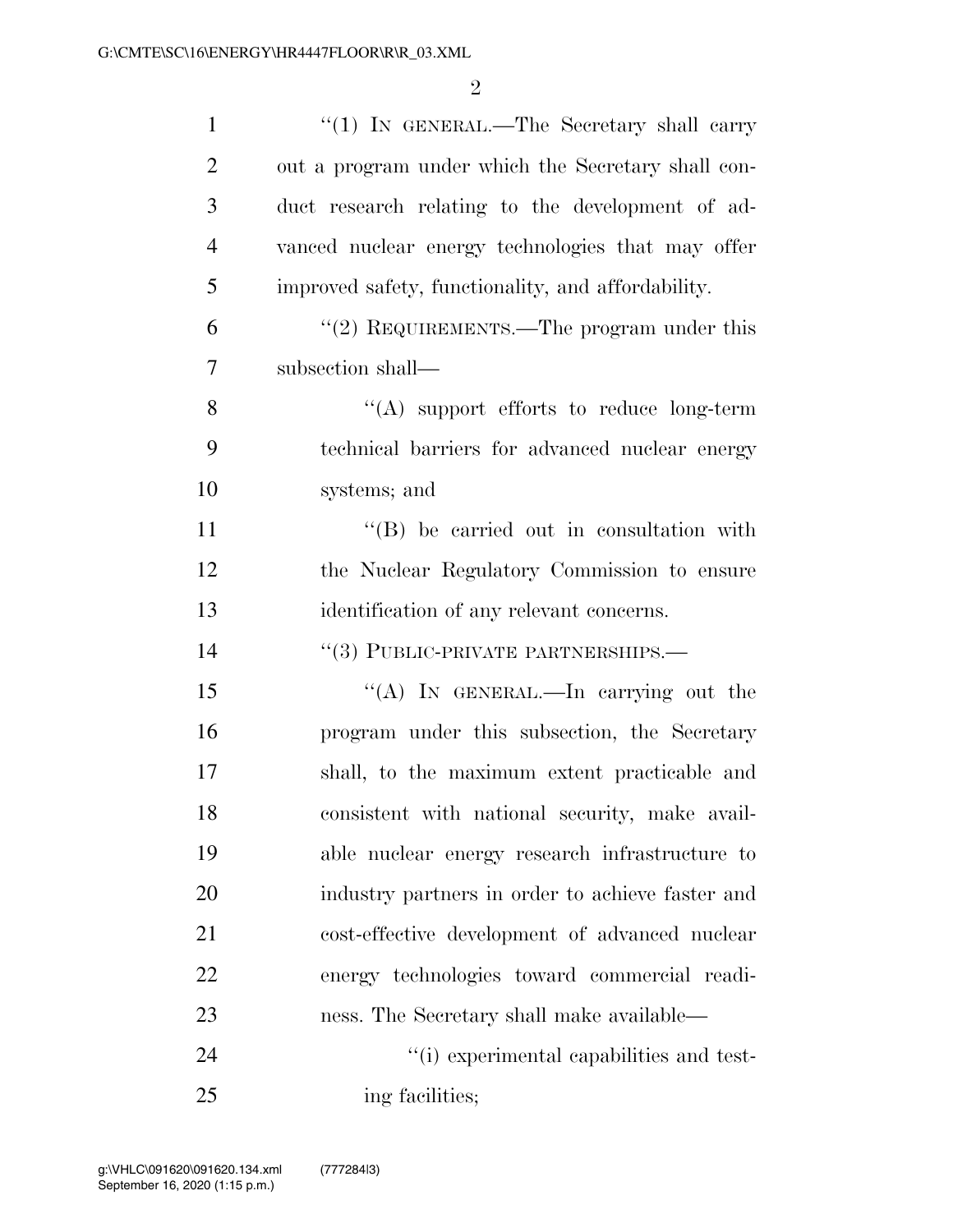| $\mathbf{1}$   | "(ii) computational capabilities, mod-           |
|----------------|--------------------------------------------------|
| $\overline{2}$ | eling, and simulation tools;                     |
| 3              | "(iii) access to existing datasets and           |
| $\overline{4}$ | data validation tools; and                       |
| 5              | $\lq\lq$ (iv) land use and site information for  |
| 6              | demonstration facilities.                        |
| 7              | $\lq\lq (B)$ SELECTION.—                         |
| 8              | ``(i)<br>IN GENERAL.—The Secretary               |
| 9              | shall select industry partners for awards        |
| 10             | on a competitive merit-reviewed basis.           |
| 11             | "(ii) CONSIDERATIONS.—In selecting               |
| 12             | industry partners under clause (i), the Sec-     |
| 13             | retary shall consider—                           |
| 14             | "(I) the information disclosed by                |
| 15             | the Department as described in sub-              |
| 16             | paragraph $(A)$ ; and                            |
| 17             | $\lq\lq$ (II) any existing facilities the        |
| 18             | Department will provide for public-              |
| 19             | private partnership activities.                  |
| 20             | "(C) TERM.—An award made to an indus-            |
| 21             | try partner under this subsection shall be for a |
| 22             | period of not more than 5 years, subject to the  |
| 23             | availability of appropriations, after which the  |
| 24             | award may be renewed, subject to a rigorous      |
| 25             | merit review.                                    |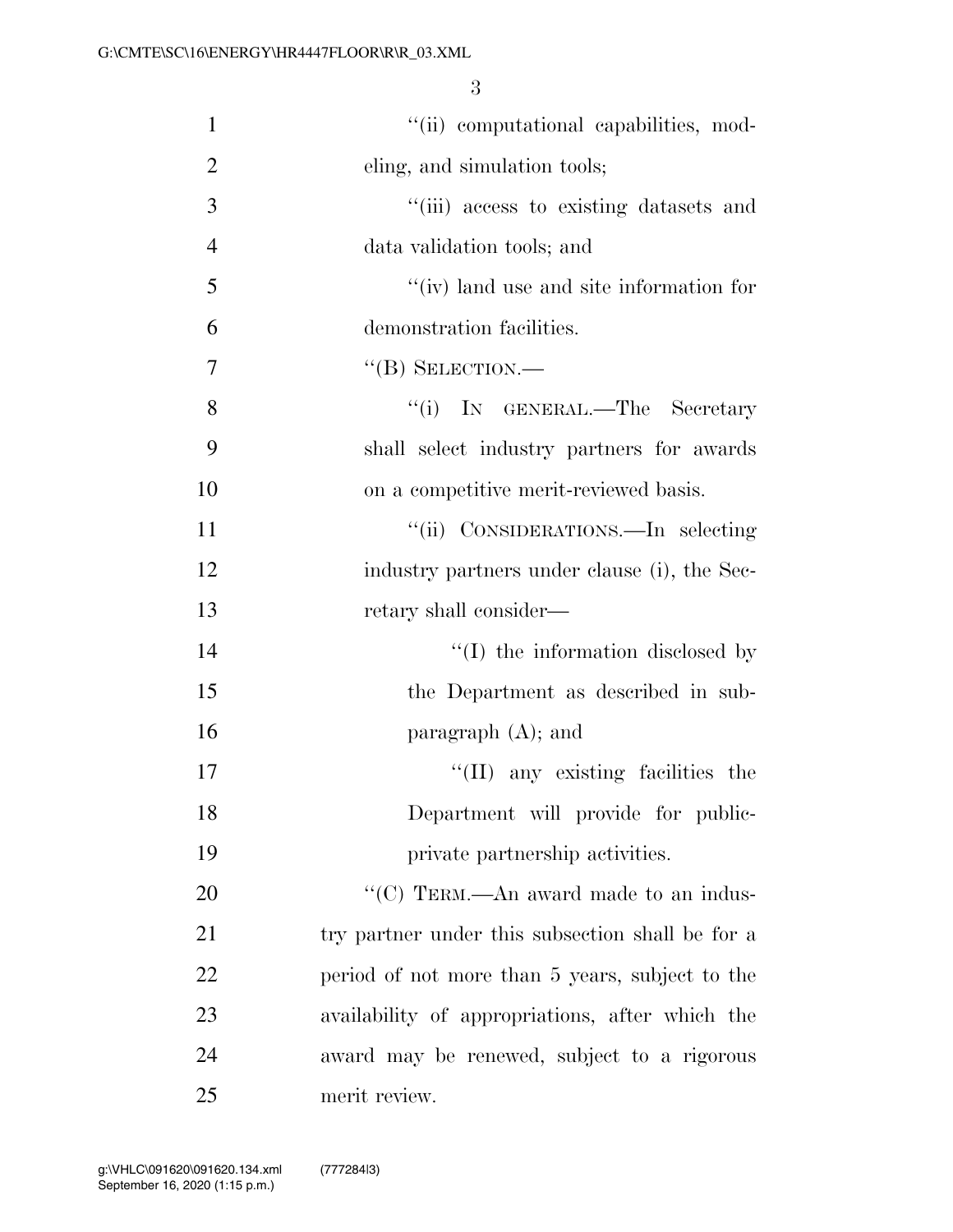| $\mathbf{1}$   | "(4) DEFINITION OF ADVANCED NUCLEAR EN-           |
|----------------|---------------------------------------------------|
| $\overline{2}$ | ERGY.—In this subsection, the term 'advanced nu-  |
| 3              | clear energy' means energy provided by—           |
| $\overline{4}$ | $\lq\lq$ a nuclear fission reactor, including a   |
| 5              | prototype plant (as defined in sections 50.2 and  |
| 6              | 52.1 of title 10, Code of Federal Regulations     |
| 7              | (or successor regulations)), with significant im- |
| 8              | provements compared to the most recent gen-       |
| 9              | eration of fission reactors, including improve-   |
| 10             | ments such as—                                    |
| 11             | "(i) additional inherent safety fea-              |
| 12             | tures;                                            |
| 13             | "(ii) lower waste yields;                         |
| 14             | "(iii) improved fuel performance;                 |
| 15             | "(iv) increased tolerance to loss of              |
| 16             | fuel cooling;                                     |
| 17             | $f'(v)$ enhanced reliability;                     |
| 18             | "(vi) increased proliferation resist-             |
| 19             | ance;                                             |
| 20             | "(vii) increased thermal efficiency;              |
| 21             | "(viii) reduced consumption of cooling            |
| 22             | water;                                            |
| 23             | "(ix) the ability to integrate into elec-         |
| 24             | tric applications and nonelectric applica-        |
| 25             | tions;                                            |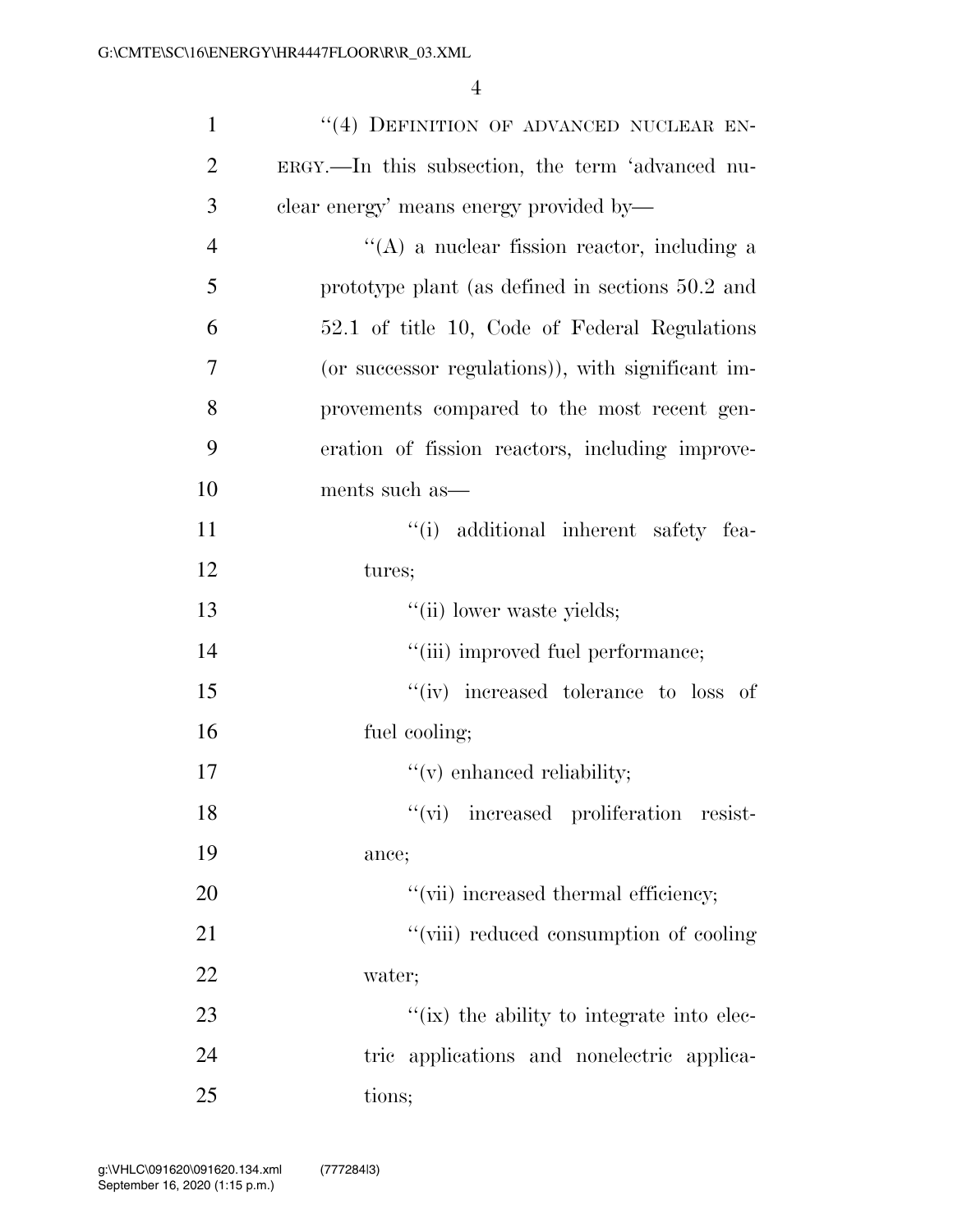| $\mathbf{1}$   | " $(x)$ modular sizes to allow for deploy-             |
|----------------|--------------------------------------------------------|
| $\overline{2}$ | ment that corresponds with the demand                  |
| 3              | for electricity; or                                    |
| $\overline{4}$ | "(xi) operational flexibility to respond               |
| 5              | to changes in demand for electricity and to            |
| 6              | complement integration with intermittent               |
| 7              | renewable energy; or                                   |
| 8              | $\lq\lq (B)$ a fusion reactor.".                       |
| 9              | SEC. 4202. VERSATILE NEUTRON SOURCE.                   |
| 10             | Section $955(c)$ of the Energy Policy Act of 2005 (42) |
| 11             | U.S.C. $16275(c)$ is amended to read as follows:       |
| 12             | "(c) VERSATILE NEUTRON SOURCE.—                        |
| 13             | "(1) IN GENERAL.—In order to advance the re-           |
| 14             | search and development of domestic advanced, af-       |
| 15             | fordable, secure, and clean nuclear energy, the Sec-   |
| 16             | retary shall construct a versatile reactor-based fast  |
| 17             | neutron source, which shall operate as a national      |
| 18             | user facility. The Secretary shall consult with the    |
| 19             | private sector, universities, National Laboratories,   |
| <b>20</b>      | and relevant Federal agencies to ensure that such      |
| 21             | facility is capable of meeting Federal research needs  |
| 22             | for neutron irradiation services.                      |
| 23             | $``(2)$ FACILITY CAPABILITIES.—                        |
| 24             |                                                        |

ensure that the facility described in paragraph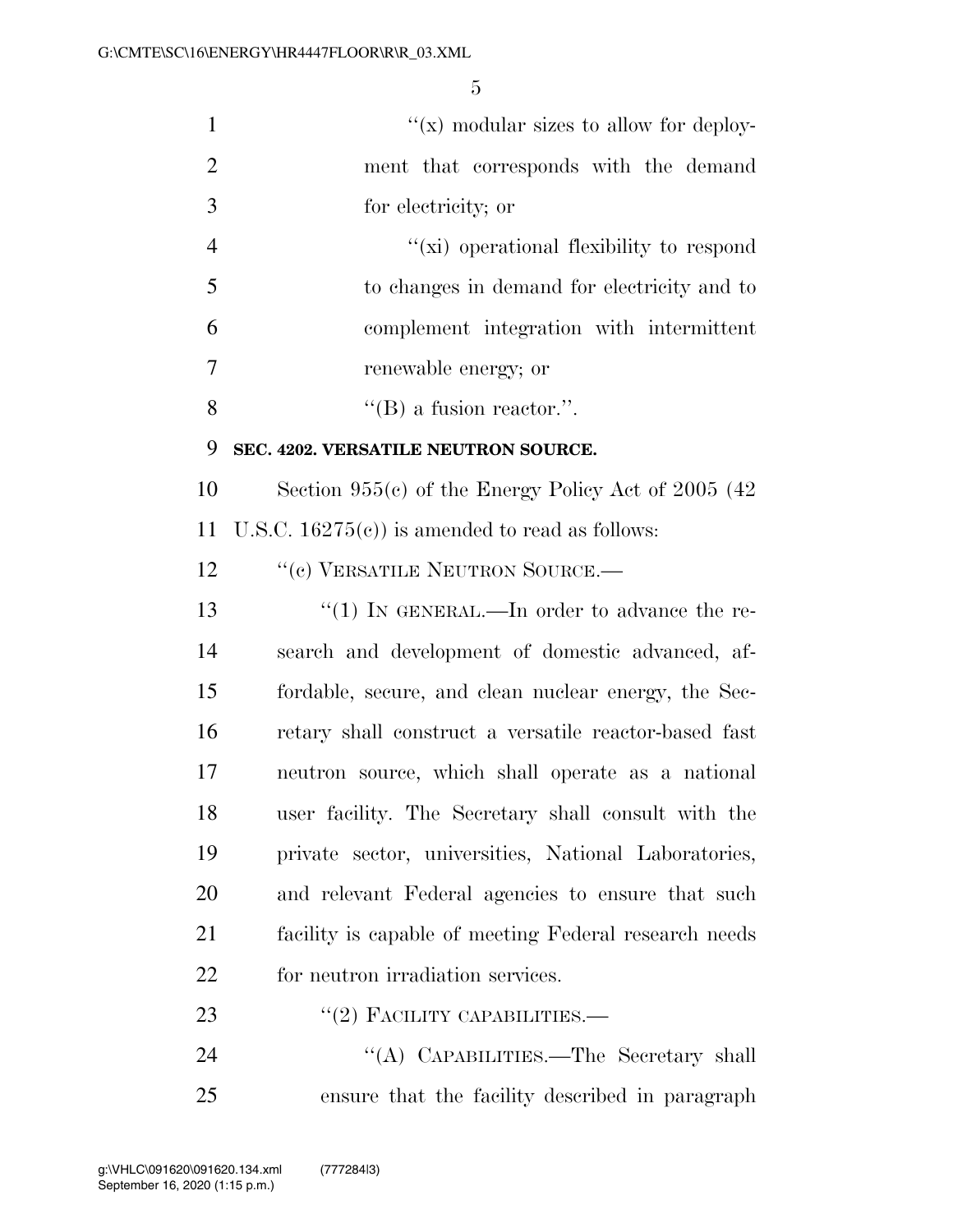| $\mathbf{1}$   | (1) will provide, at a minimum, the following  |
|----------------|------------------------------------------------|
| $\overline{2}$ | capabilities:                                  |
| 3              | "(i) Fast neutron spectrum irradia-            |
| $\overline{4}$ | tion capability.                               |
| 5              | "(ii) Capacity for upgrades to accom-          |
| 6              | modate new or expanded research needs.         |
| 7              | "(B) CONSIDERATIONS.—In carrying out           |
| 8              | subparagraph (A), the Secretary shall consider |
| 9              | the following:                                 |
| 10             | "(i) Capabilities that support experi-         |
| 11             | mental high-temperature testing.               |
| 12             | "(ii) Providing a source of fast neu-          |
| 13             | trons, at a neutron flux higher than that      |
| 14             | at which existing research facilities oper-    |
| 15             | ate, sufficient to enable research for an op-  |
| 16             | timal base of prospective users.               |
| 17             | "(iii) Maximizing irradiation flexibility      |
| 18             | and irradiation volume to accommodate as       |
| 19             | many concurrent users as possible.             |
| 20             | "(iv) Capabilities for irradiation with        |
| 21             | neutrons of a lower energy spectrum.           |
| 22             | $\lq\lq$ (v) Multiple loops for fuels and ma-  |
| 23             | terials testing of different coolants.         |
| 24             | "(vi) Additional pre-irradiation and           |
| 25             | post-irradiation examination capabilities.     |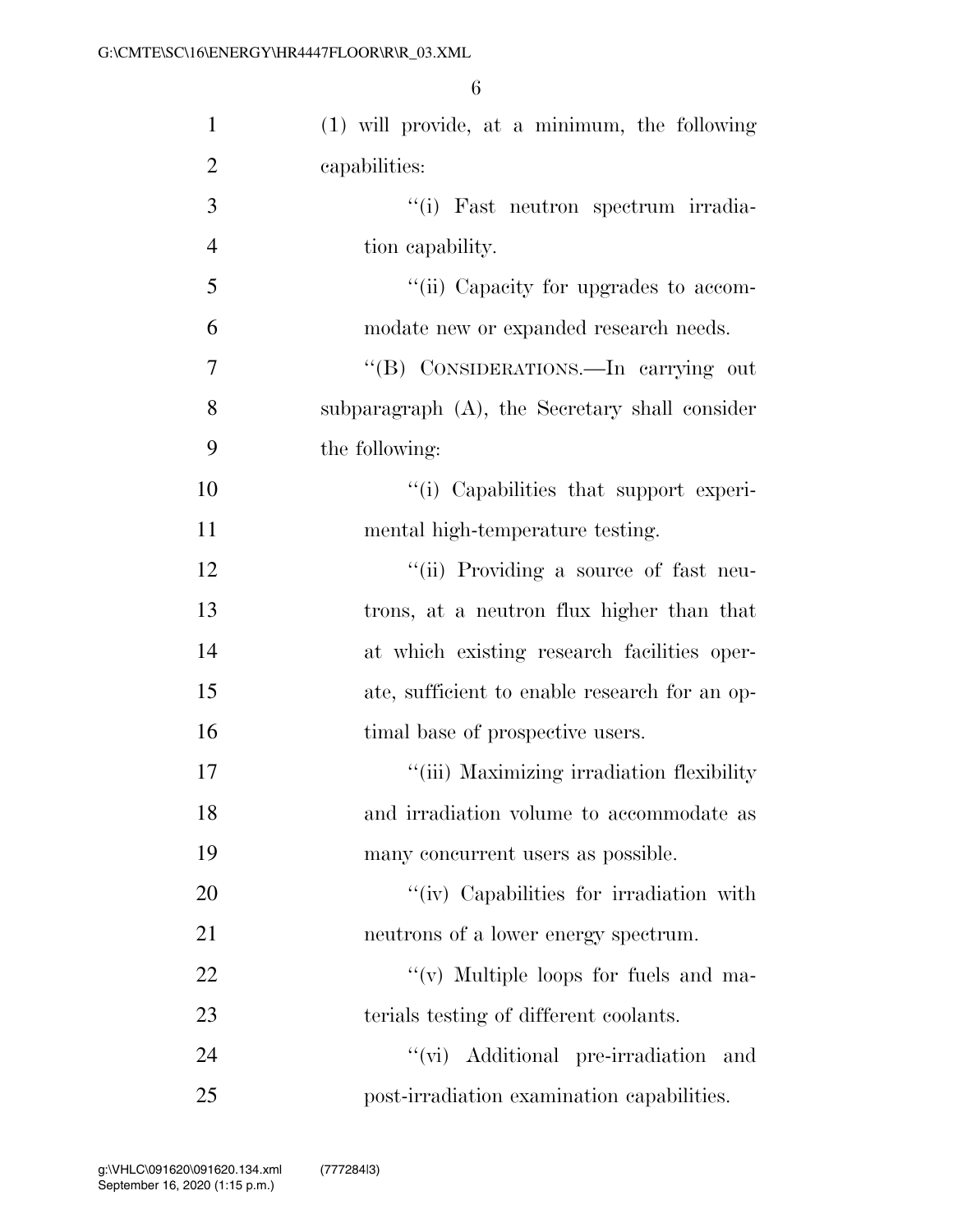''(vii) Lifetime operating costs and 2 lifecycle costs.

3 "(3) START OF OPERATIONS.—The Secretary shall, to the maximum extent practicable, ensure that the start of full operations of the facility de- scribed in paragraph (1) occurs before December 31, 2026.

8 "(4) REPORTING.—The Secretary shall include in the annual budget request of the Department an explanation for any delay in the process of the De- partment in completing the facility described in paragraph (1) by the deadline described in para-graph (3).

 ''(5) COORDINATION.—The Secretary shall le- verage the best practices for management, construc- tion, and operation of national user facilities from the Office of Science.

18 "(6) AUTHORIZATION OF APPROPRIATIONS. There are authorized to be appropriated to the Sec- retary for the Office of Nuclear Energy to carry out to completion the construction of the facility under this subsection—

| 23  | "(A) $$300,000,000$ for fiscal year 2021; |
|-----|-------------------------------------------|
| -24 | "(B) $$550,000,000$ for fiscal year 2022; |
| -25 | "(C) $$638,000,000$ for fiscal year 2023; |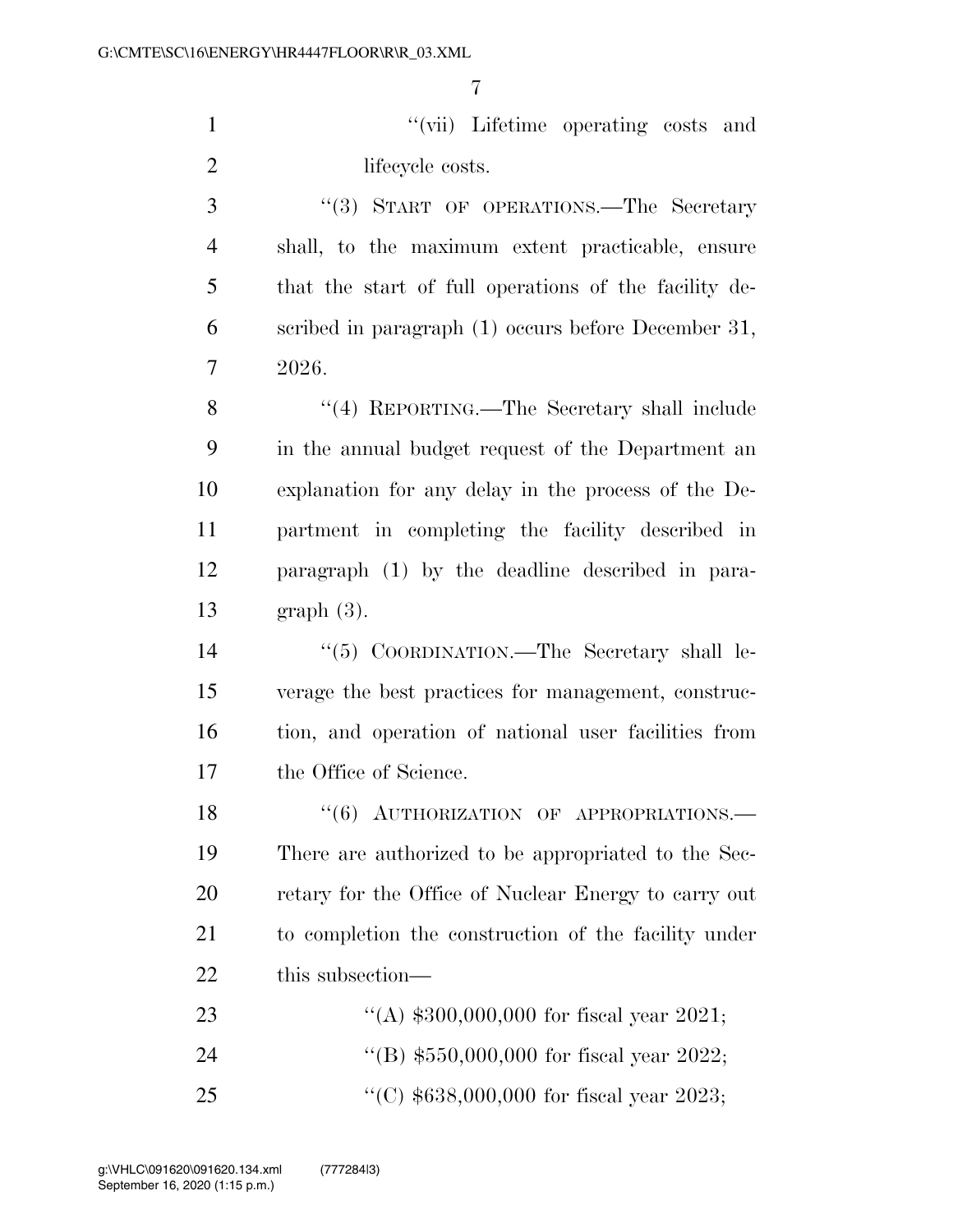''(D) \$765,000,000 for fiscal year 2024; and  $\text{``(E)} \$763,000,000 \text{ for fiscal year } 2025."$  **SEC. 4203. HIGH-PERFORMANCE COMPUTATION COLLABO- RATIVE RESEARCH PROGRAM.**  Section 957 of the Energy Policy Act of 2005 (42 U.S.C. 16277) is amended by adding at the end the fol- lowing: 9 "(d) DUPLICATION.—The Secretary shall ensure the coordination of, and avoid unnecessary duplication of, the activities of the program under subsection (a) with the ac- tivities of— ''(1) other research entities of the Department, including the National Laboratories, the Advanced Research Projects Agency–Energy, and the Ad- vanced Scientific Computing Research program; and  $\qquad \qquad$  "(2) industry.". **SEC. 4204. ADVANCED NUCLEAR REACTOR RESEARCH AND DEVELOPMENT GOALS.**  (a) IN GENERAL.—Subtitle E of title IX of the En- ergy Policy Act of 2005 (42 U.S.C. 16271 et seq.) is amended by adding at the end the following: **''SEC. 959A. ADVANCED NUCLEAR REACTOR RESEARCH AND DEVELOPMENT GOALS.**  25 "(a) DEFINITIONS.—In this section: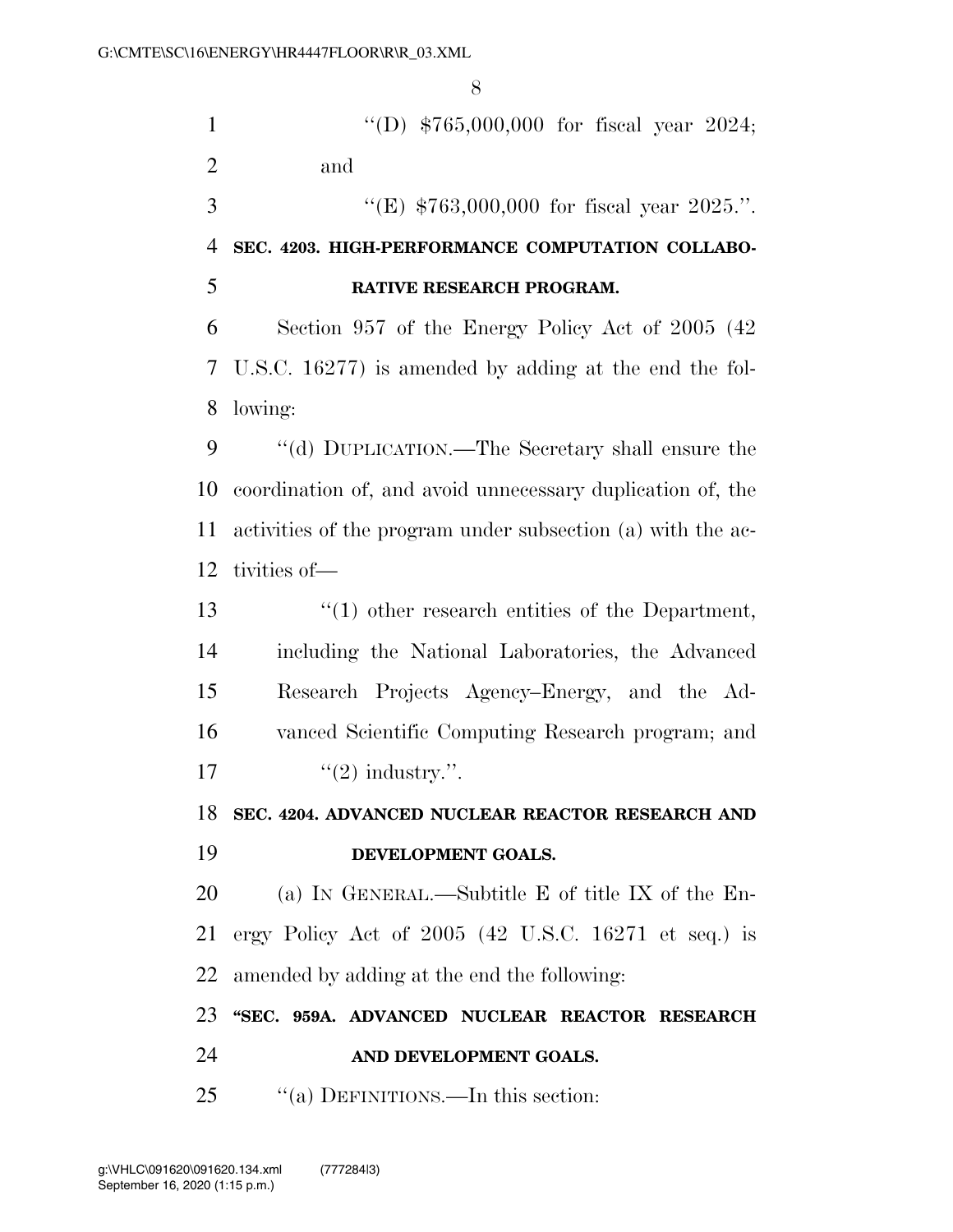| $\mathbf{1}$   | $(1)$ ADVANCED NUCLEAR REACTOR.—The               |
|----------------|---------------------------------------------------|
| $\overline{2}$ | term 'advanced nuclear reactor' means—            |
| 3              | $\lq\lq$ a nuclear fission reactor, including a   |
| $\overline{4}$ | prototype plant (as defined in sections 50.2 and  |
| 5              | 52.1 of title 10, Code of Federal Regulations     |
| 6              | (or successor regulations)), with significant im- |
| 7              | provements compared to the most recent gen-       |
| 8              | eration of fission reactors, including improve-   |
| 9              | ments such as—                                    |
| 10             | "(i) additional inherent safety fea-              |
| 11             | tures;                                            |
| 12             | "(ii) lower waste yields;                         |
| 13             | "(iii) improved fuel performance;                 |
| 14             | $``(iv)$ increased tolerance to loss of           |
| 15             | fuel cooling;                                     |
| 16             | $f'(v)$ enhanced reliability;                     |
| 17             | "(vi) increased proliferation resist-             |
| 18             | ance;                                             |
| 19             | "(vii) increased thermal efficiency;              |
| 20             | "(viii) reduced consumption of cooling            |
| 21             | water;                                            |
| 22             | "(ix) the ability to integrate into elec-         |
| 23             | tric applications and nonelectric applica-        |
| 24             | tions;                                            |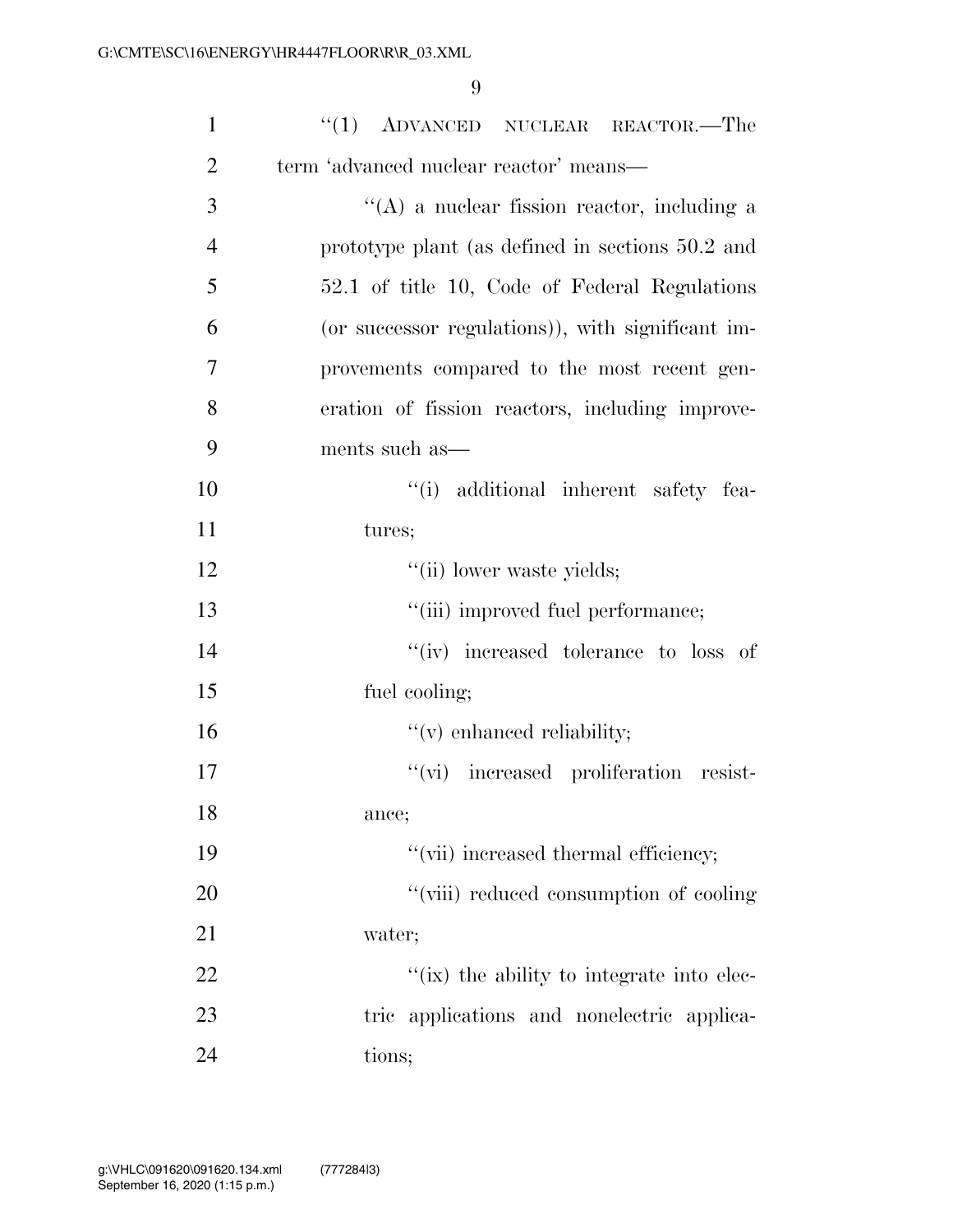| $\mathbf{1}$   | $f(x)$ modular sizes to allow for deploy-         |
|----------------|---------------------------------------------------|
| $\overline{2}$ | ment that corresponds with the demand             |
| 3              | for electricity; or                               |
| $\overline{4}$ | "(xi) operational flexibility to respond          |
| 5              | to changes in demand for electricity and to       |
| 6              | complement integration with intermittent          |
| $\overline{7}$ | renewable energy; and                             |
| 8              | $\lq\lq$ (B) a fusion reactor.                    |
| 9              | (2)<br>DEMONSTRATION PROJECT.—The term            |
| 10             | 'demonstration project' means—                    |
| 11             | "(A) an advanced nuclear reactor oper-            |
| 12             | ated—                                             |
| 13             | "(i) as part of the power generation              |
| 14             | facilities of an electric utility system; or      |
| 15             | "(ii) in any other manner for the pur-            |
| 16             | pose of demonstrating the suitability for         |
| 17             | commercial application of the advanced nu-        |
| 18             | clear reactor;                                    |
| 19             | "(B) the demonstration of privately funded        |
| <b>20</b>      | experimental advanced nuclear reactors, funded    |
| 21             | in whole or in part by the private sector, at Na- |
| 22             | tional Laboratories or other sites owned by the   |
| 23             | Department of Energy; and                         |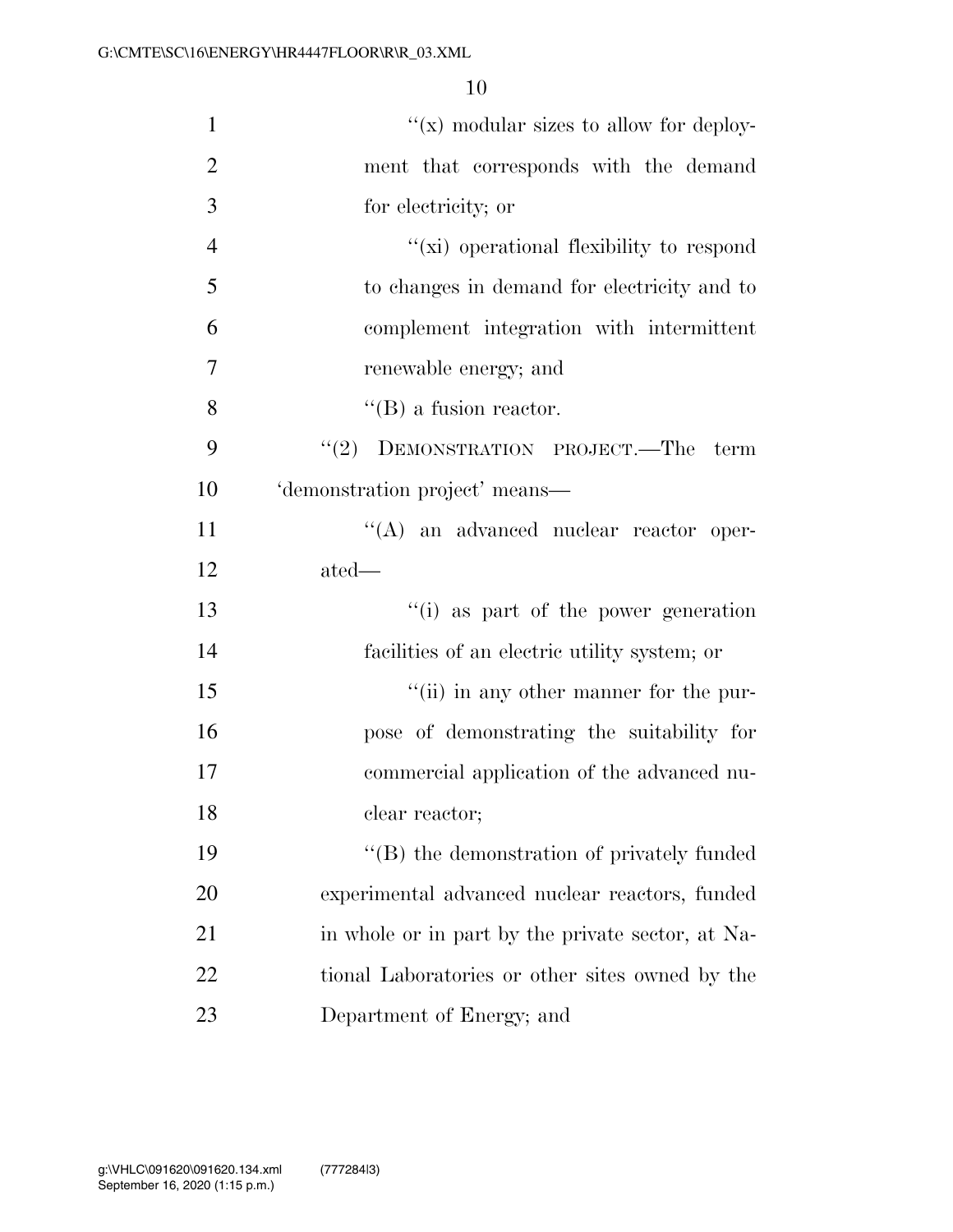| $\mathbf{1}$   | "(C) an advanced nuclear reactor dem-                     |
|----------------|-----------------------------------------------------------|
| $\overline{2}$ | onstrated by the Secretary of Defense in co-              |
| 3              | operation with the Secretary of Energy.                   |
| $\overline{4}$ | "(b) PURPOSE.—The purpose of this section is to di-       |
| 5              | rect the Secretary, as soon as practicable after the date |
| 6              | of enactment of this section, to advance the research and |
| 7              | development of domestic advanced, affordable, and clean   |
| 8              | nuclear energy by—                                        |
| 9              | "(1) demonstrating different advanced nuclear             |
| 10             | reactor technologies that could be used by the pri-       |
| 11             | vate sector to produce—                                   |
| 12             | $\lq\lq$ emission-free power at a levelized cost          |
| 13             | of electricity of \$60 per megawatt- hour or less;        |
| 14             | "(B) heat for community heating, indus-                   |
| 15             | trial purposes, or synthetic fuel production;             |
| 16             | $\lq\lq$ remote or off-grid energy supply; or             |
| 17             | "(D) backup or mission-critical power sup-                |
| 18             | plies;                                                    |
| 19             | $"(2)$ developing subgoals for nuclear energy re-         |
| 20             | search programs that would accomplish the goals of        |
| 21             | the demonstration projects carried out under sub-         |
| 22             | section $(e)$ ;                                           |
| 23             | "(3) identifying research areas that the private          |
| 24             | sector is unable or unwilling to undertake due to the     |
| 25             | cost of, or risks associated with, the research; and      |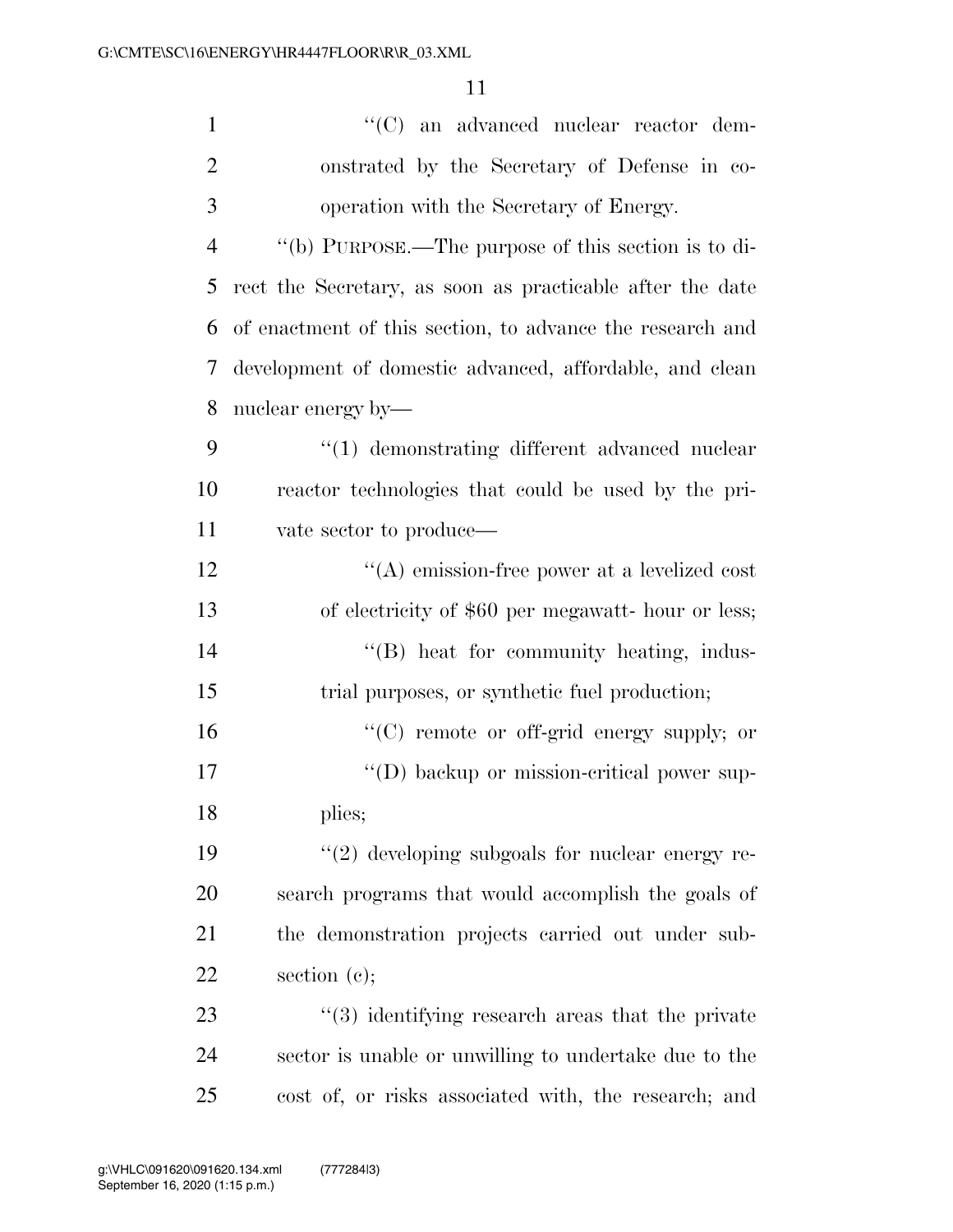| $\mathbf{1}$   | $\lq(4)$ facilitating the access of the private sec- |
|----------------|------------------------------------------------------|
| $\overline{2}$ | $tor$ —                                              |
| 3              | $\lq\lq$ to Federal research facilities and per-     |
| $\overline{4}$ | sonnel; and                                          |
| 5              | $\lq\lq (B)$ to the results of research relating to  |
| 6              | civil nuclear technology funded by the Federal       |
| 7              | Government.                                          |
| 8              | "(c) DEMONSTRATION PROJECTS.-                        |
| 9              | " $(1)$ In GENERAL.—The Secretary shall, to the      |
| 10             | maximum extent practicable—                          |
| 11             | $\lq\lq$ enter into agreements to complete not       |
| 12             | fewer than 2 demonstration projects by not           |
| 13             | later than December 31, 2025; and                    |
| 14             | $\lq\lq (B)$ establish a program to enter into       |
| 15             | agreements to demonstrate not fewer than 2,          |
| 16             | and not more than 5, additional operational ad-      |
| 17             | vanced reactor designs by not later than De-         |
| 18             | cember 31, 2035.                                     |
| 19             | "(2) REQUIREMENTS.—In carrying out dem-              |
| 20             | onstration projects under paragraph (1), the Sec-    |
| 21             | retary shall—                                        |
| 22             | $\lq\lq$ include diversity in designs for the        |
| 23             | advanced nuclear reactors demonstrated under         |
| 24             | this section, including designs using various—       |
| 25             | "(i) primary coolants;                               |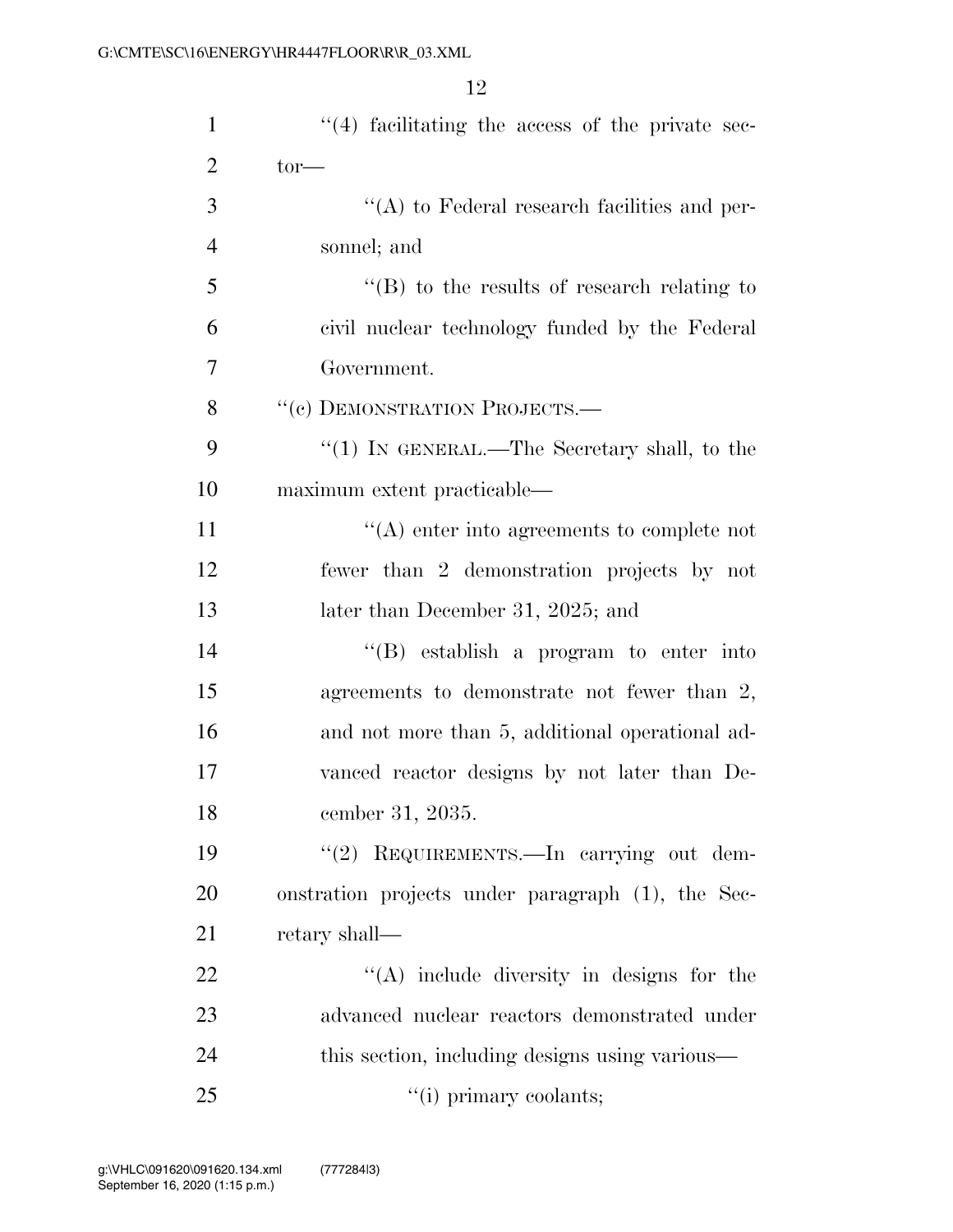| $\mathbf{1}$   | "(ii) fuel types and compositions; and        |
|----------------|-----------------------------------------------|
| $\overline{2}$ | "(iii) neutron spectra;                       |
| 3              | $\lq\lq (B)$ seek to ensure that—             |
| $\overline{4}$ | "(i) the long-term cost of electricity or     |
| 5              | heat for each design to be demonstrated       |
| 6              | under this subsection is cost-competitive in  |
| 7              | the applicable market;                        |
| 8              | "(ii) the selected projects can meet          |
| 9              | the deadline established in paragraph (1)     |
| 10             | to demonstrate first-of-a-kind advanced       |
| 11             | nuclear reactor technologies, for which ad-   |
| 12             | ditional information shall be considered, in- |
| 13             | cluding—                                      |
| 14             | $\lq\lq$ (I) the technology readiness         |
| 15             | level of a proposed advanced nuclear          |
| 16             | reactor technology;                           |
| 17             | "(II) the technical abilities and             |
| 18             | qualifications of teams desiring to           |
| 19             | demonstrate a proposed advanced nu-           |
| 20             | clear reactor technology; and                 |
| 21             | "(III) the capacity to meet cost-             |
| 22             | share requirements of the Depart-             |
| 23             | ment;                                         |
| 24             | "(C) ensure that each evaluation of can-      |
| 25             | technologies for the demonstration<br>didate  |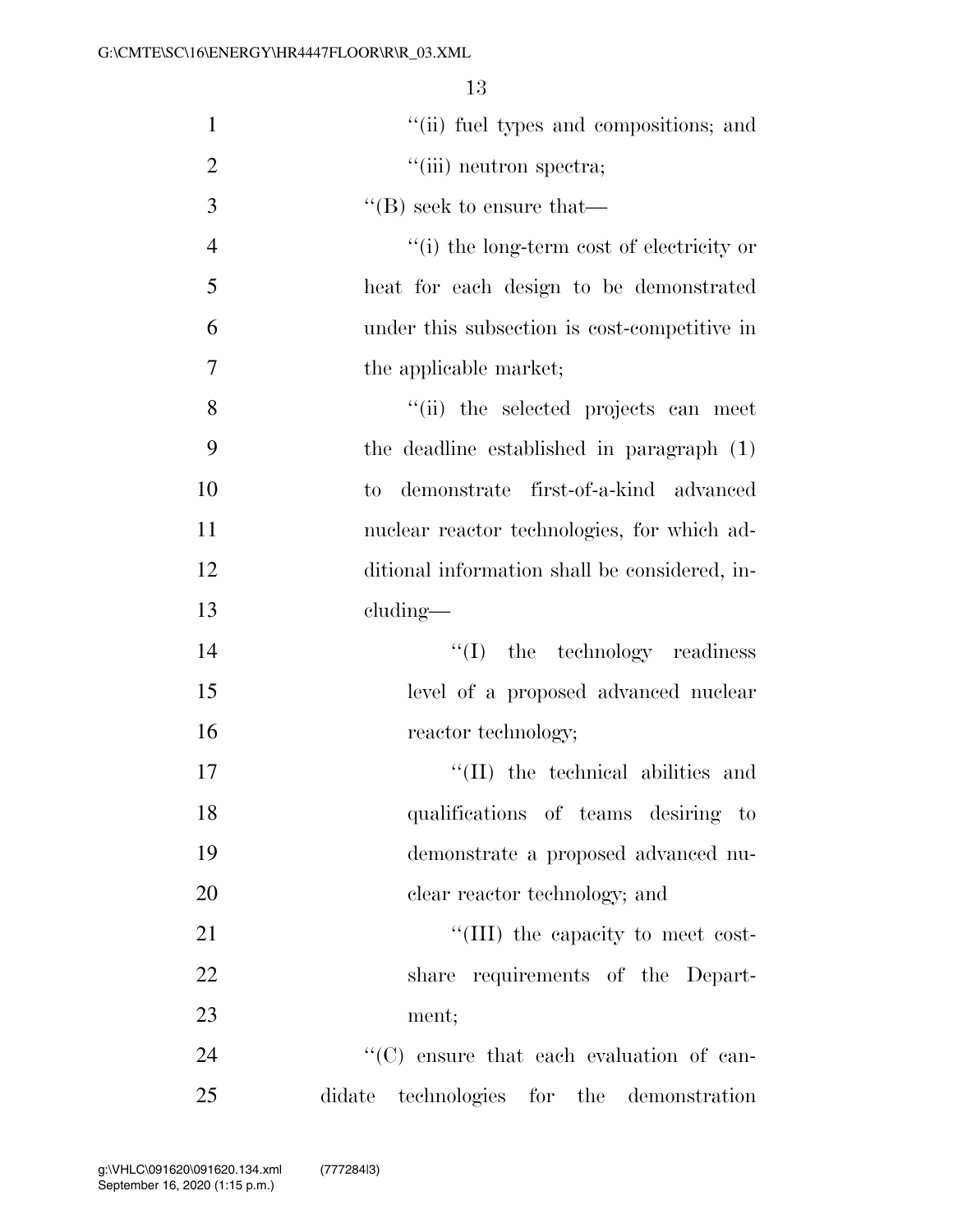| $\mathbf{1}$   | projects is completed through an external re-      |
|----------------|----------------------------------------------------|
| $\overline{2}$ | view of proposed designs, which review shall-      |
| 3              | "(i) be conducted by a panel that in-              |
| $\overline{4}$ | cludes not fewer than 1 representative of          |
| 5              | each of-                                           |
| 6              | $\lq\lq$ (I) an electric utility; and              |
| $\overline{7}$ | "(II) an entity that uses high-                    |
| 8              | temperature process heat for manu-                 |
| 9              | facturing or industrial processing,                |
| 10             | such as a petrochemical company, a                 |
| 11             | manufacturer of metals, or a manu-                 |
| 12             | facturer of concrete;                              |
| 13             | "(ii) include a review of cost-competi-            |
| 14             | tiveness and other value streams, together         |
| 15             | with the technology readiness level, of each       |
| 16             | design to be demonstrated under this sub-          |
| 17             | section; and                                       |
| 18             | "(iii) not be required for a demonstra-            |
| 19             | tion project that is not federally funded;         |
| 20             | $\lq\lq$ for federally funded demonstration        |
| 21             | projects, enter into cost-sharing agreements       |
| <u>22</u>      | with private sector partners in accordance with    |
| 23             | section 988 for the conduct of activities relating |
| 24             | to the research, development, and demonstra-       |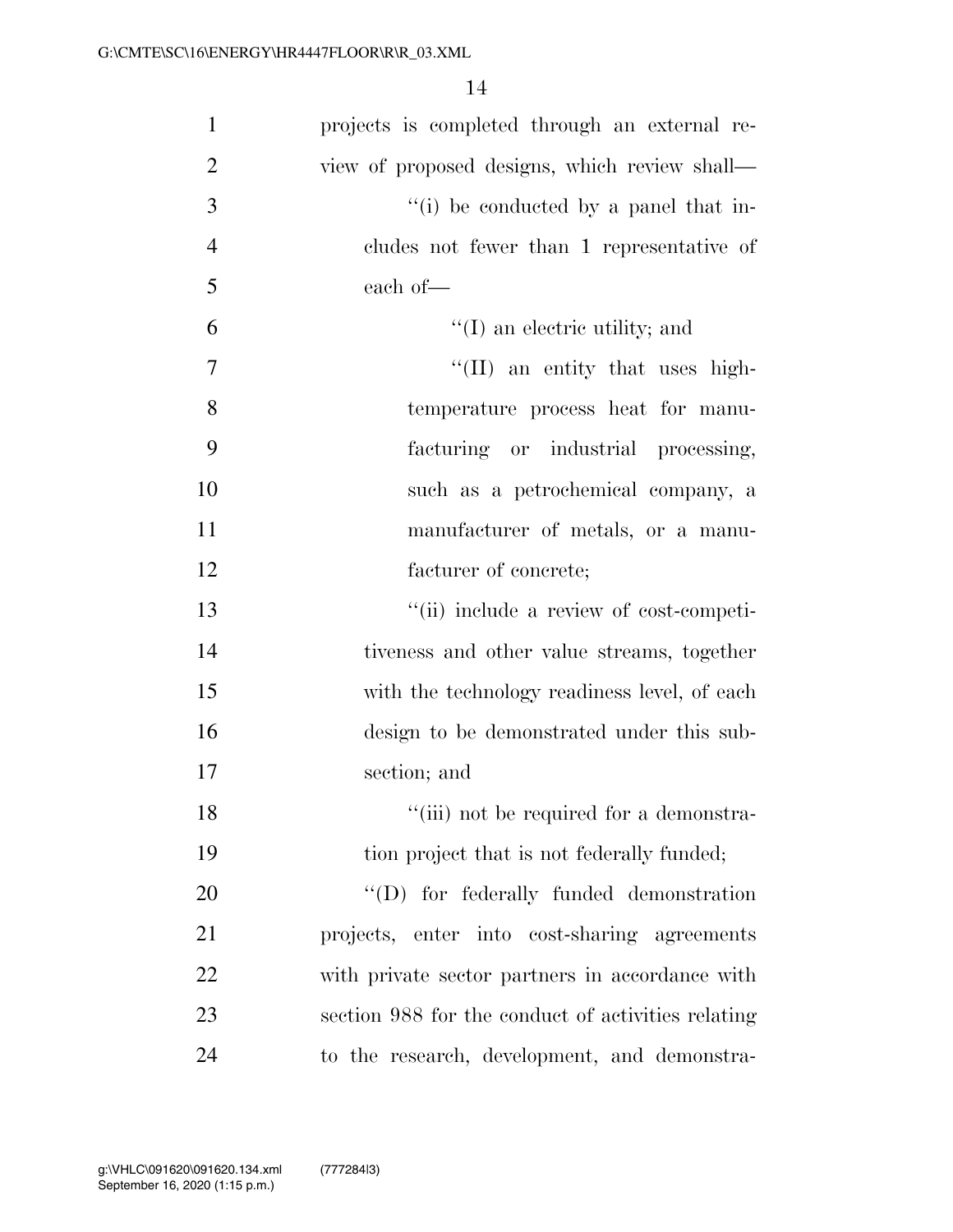| $\mathbf{1}$   | tion of private-sector advanced nuclear reactor    |
|----------------|----------------------------------------------------|
| $\overline{2}$ | designs under the program;                         |
| 3              | $\lq\lq(E)$ work with private sector partners to   |
| $\overline{4}$ | identify potential sites, including Department-    |
| 5              | owned sites, for demonstrations, as appropriate;   |
| 6              | "(F) align specific activities carried out         |
| 7              | under demonstration projects carried out under     |
| 8              | this subsection with priorities identified through |
| 9              | direct consultations between—                      |
| 10             | $``(i)$ the Department;                            |
| 11             | "(ii) relevant Federal agencies as de-             |
| 12             | termined by the Secretary;                         |
| 13             | "(iii) National Laboratories;                      |
| 14             | "(iv) institutions of higher education;            |
| 15             | $\lq\lq$ (v) traditional end-users (such as        |
| 16             | electric utilities);                               |
| 17             | $\lq\lq$ (vi) potential end-users of new tech-     |
| 18             | nologies (such as users of high-tempera-           |
| 19             | ture process heat for manufacturing proc-          |
| 20             | essing, including petrochemical companies,         |
| 21             | manufacturers of metals, or manufacturers          |
| 22             | of concrete); and                                  |
| 23             | "(vii) developers of advanced nuclear              |
| 24             | reactor technology; and                            |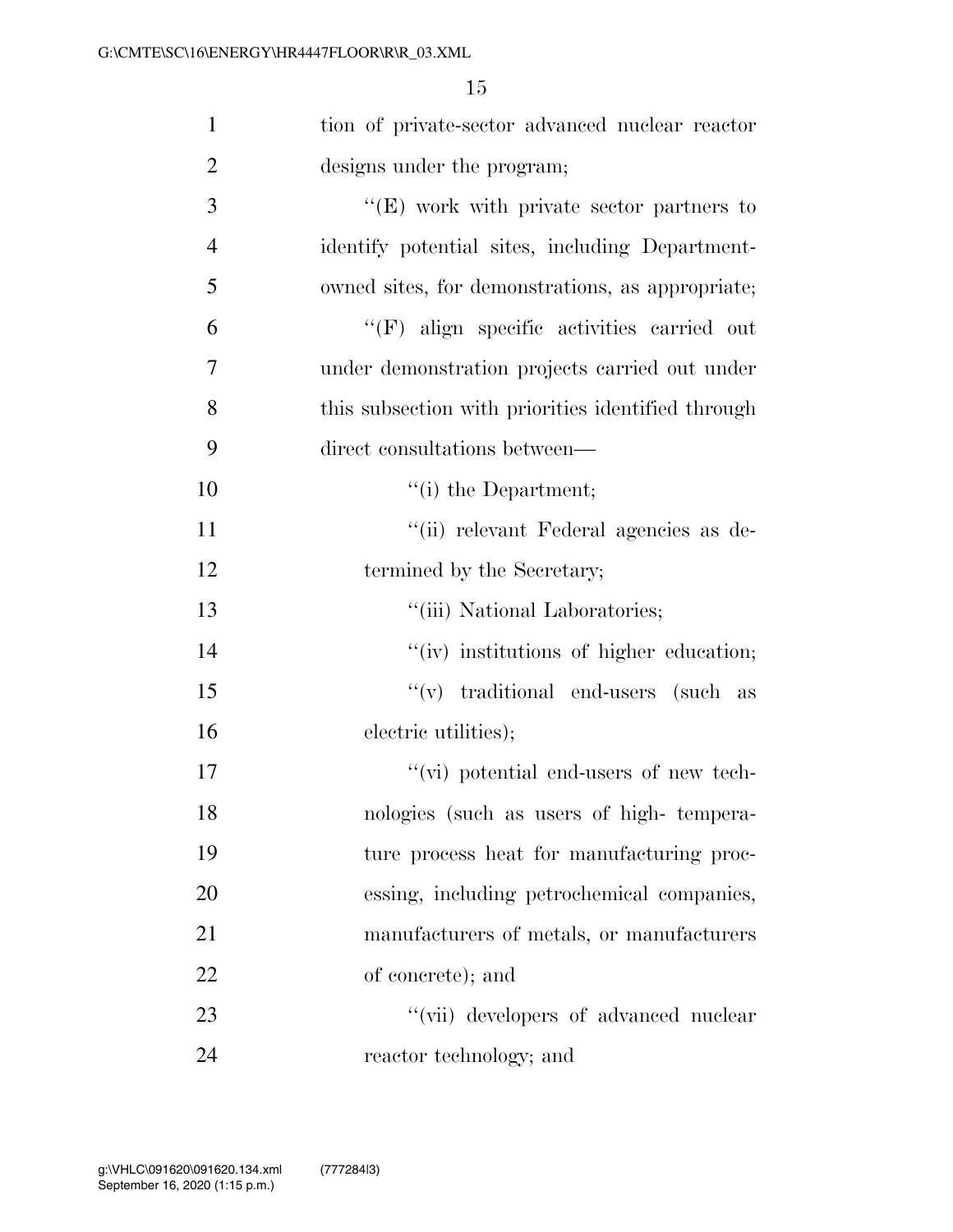| $\mathbf{1}$   | $\lq\lq(G)$ seek to ensure that the demonstration |
|----------------|---------------------------------------------------|
| $\overline{2}$ | projects carried out under paragraph (1) do not   |
| 3              | cause any delay in a deployment of an advanced    |
| $\overline{4}$ | reactor by private industry and the Department    |
| 5              | of Energy that is underway as of the date of      |
| 6              | enactment of this section.                        |
| 7              | "(3) ADDITIONAL REQUIREMENTS.—In car-             |
| 8              | rying out demonstration projects under paragraph  |
| 9              | $(1)$ , the Secretary shall—                      |
| 10             | "(A) identify candidate technologies that—        |
| 11             | "(i) are not developed sufficiently for           |
| 12             | demonstration within the initial required         |
| 13             | time frame described in paragraph $(1)(A)$ ;      |
| 14             | but                                               |
| 15             | "(ii) could be demonstrated within the            |
| 16             | time frame described in paragraph $(1)(B)$ ;      |
| 17             | $\lq\lq$ identify technical challenges to the     |
| 18             | candidate technologies identified in subpara-     |
| 19             | graph (A);                                        |
| 20             | $\lq\lq$ support near-term research and devel-    |
| 21             | opment to address the highest-risk technical      |
| 22             | challenges to the successful demonstration of a   |
| 23             | selected advanced reactor technology, in accord-  |
| 24             | ance with—                                        |
| 25             | "(i) subparagraph $(B)$ ; and                     |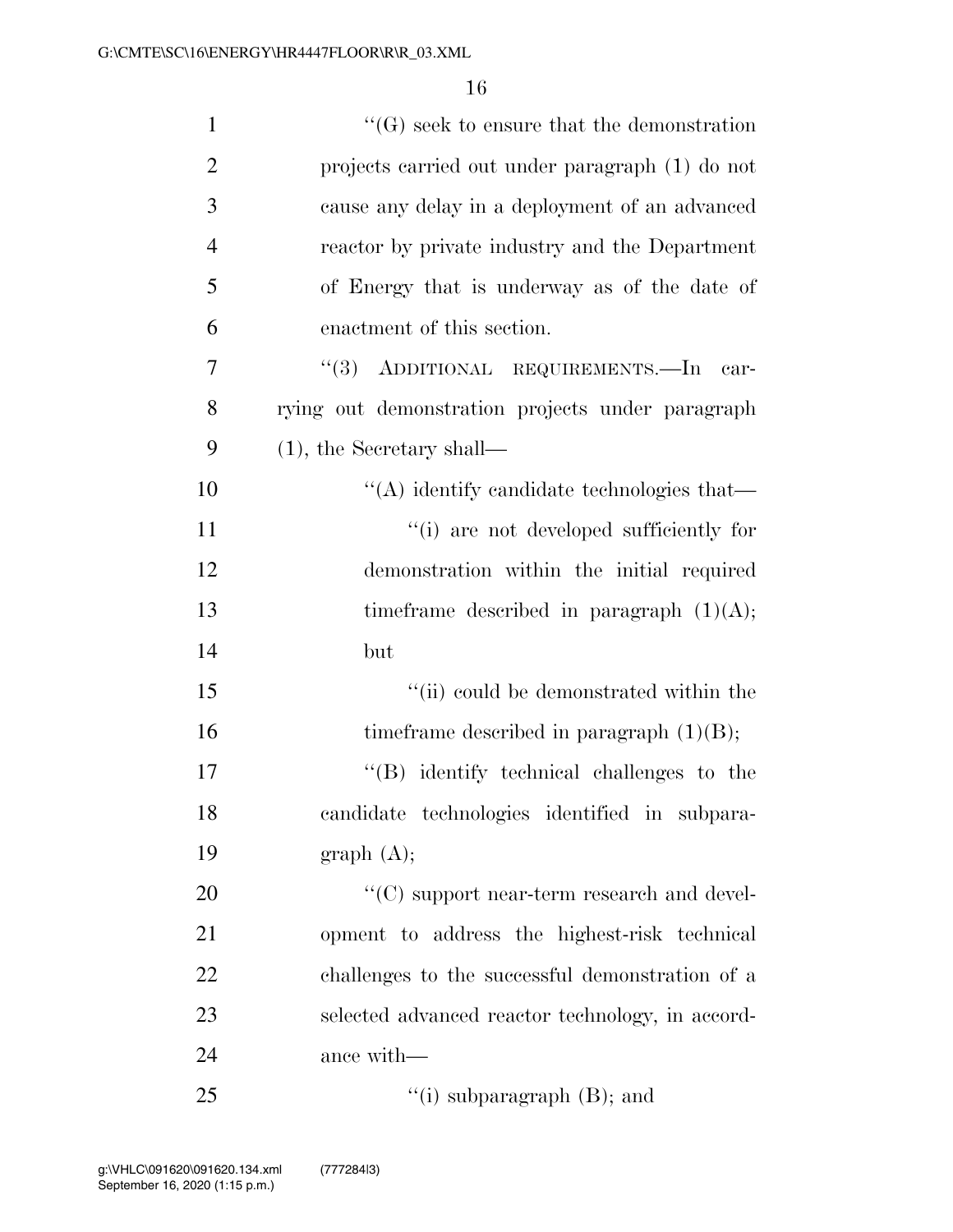| $\mathbf{1}$   | "(ii) the research and development ac-               |
|----------------|------------------------------------------------------|
| $\overline{2}$ | tivities under section 958; and                      |
| 3              | "(D) establish such technology advisory              |
| $\overline{4}$ | working groups as the Secretary determines to        |
| 5              | be appropriate to advise the Secretary regard-       |
| 6              | ing the technical challenges identified under        |
| 7              | subparagraph (B) and the scope of research           |
| 8              | and development programs to address the chal-        |
| 9              | lenges, in accordance with subparagraph $(C)$ , to   |
| 10             | be comprised of—                                     |
| 11             | "(i) private-sector advanced nuclear                 |
| 12             | reactor technology developers;                       |
| 13             | "(ii) technical experts with respect to              |
| 14             | the relevant technologies at institutions of         |
| 15             | higher education; and                                |
| 16             | "(iii) technical experts at the National             |
| 17             | Laboratories.                                        |
| 18             | $``$ (d) GOALS.—                                     |
| 19             | "(1) IN GENERAL.—The Secretary shall estab-          |
| 20             | lish goals for research relating to advanced nuclear |
| 21             | reactors facilitated by the Department that support  |
| 22             | the objectives of the program for demonstration      |
| 23             | projects established under subsection (c).           |
| 24             | "(2) COORDINATION.—In developing the goals           |
| 25             | under paragraph (1), the Secretary shall coordinate, |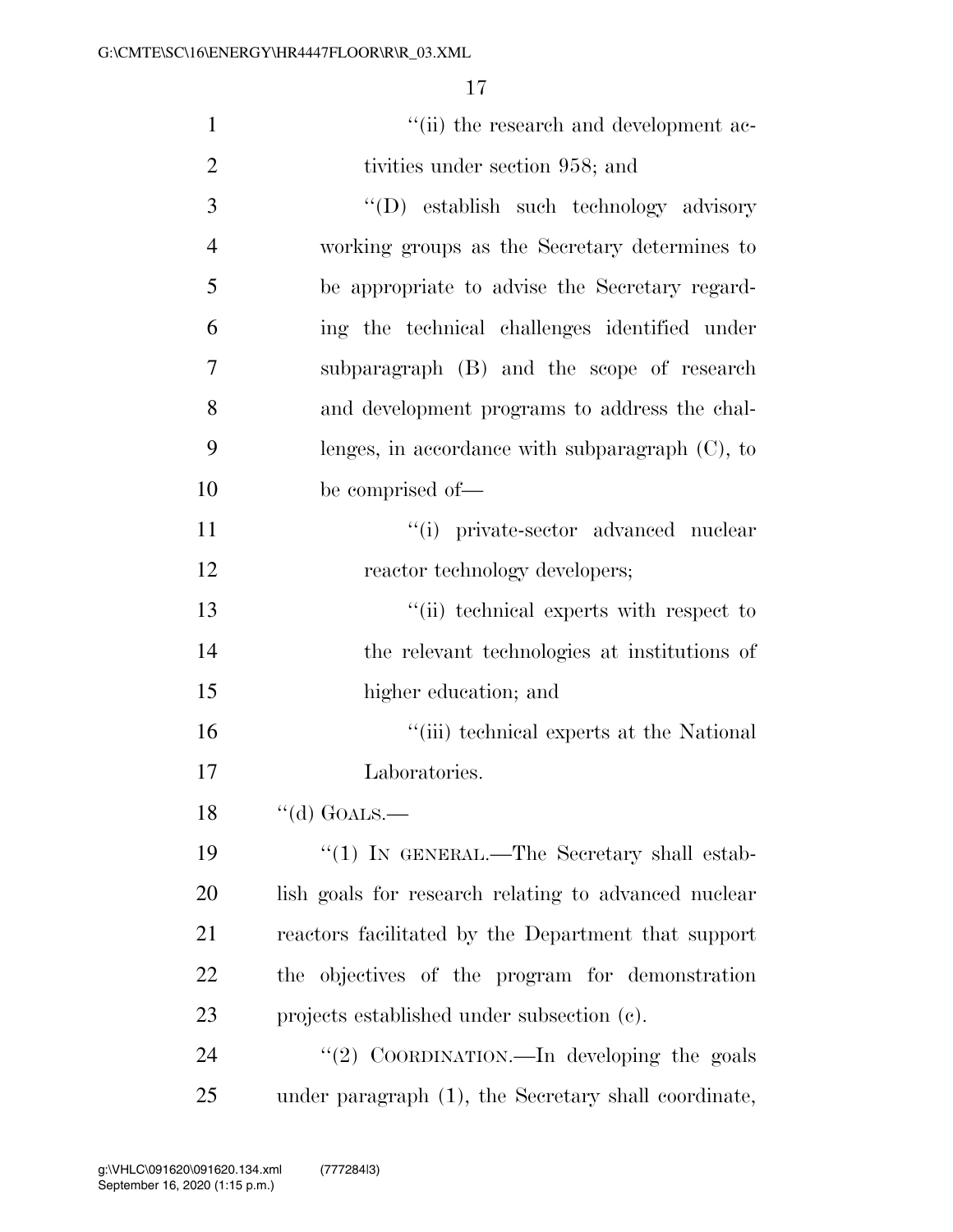| $\mathbf{1}$   | on an ongoing basis, with members of private indus- |
|----------------|-----------------------------------------------------|
| 2              | try to advance the demonstration of various designs |
| 3              | of advanced nuclear reactors.                       |
| $\overline{4}$ | "(3) REQUIREMENTS.—In developing the goals          |
| 5              | under paragraph (1), the Secretary shall ensure     |
| 6              | $that-$                                             |
| 7              | "(A) research activities facilitated by the         |
| 8              | Department to meet the goals developed under        |
| 9              | this subsection are focused on key areas of nu-     |
| 10             | clear research and deployment ranging from          |
| 11             | basic science to full-design development, safety    |
| 12             | evaluation, and licensing;                          |
| 13             | "(B) research programs designed to meet             |
| 14             | the goals emphasize—                                |
| 15             | "(i) resolving materials challenges re-             |
| 16             | lating to extreme environments, including           |
| 17             | extremely high levels of—                           |
| 18             | $\lq(1)$ radiation fluence;                         |
| 19             | $\lq\lq$ (II) temperature;                          |
| 20             | "(III) pressure; and                                |
| 21             | $\lq\lq (IV)$ corrosion; and                        |
| 22             | "(ii) qualification of advanced fuels;              |
| 23             | "(C) activities are carried out that address        |
| 24             | near-term challenges in modeling and simula-        |
| 25             | tion to enable accelerated design and licensing;    |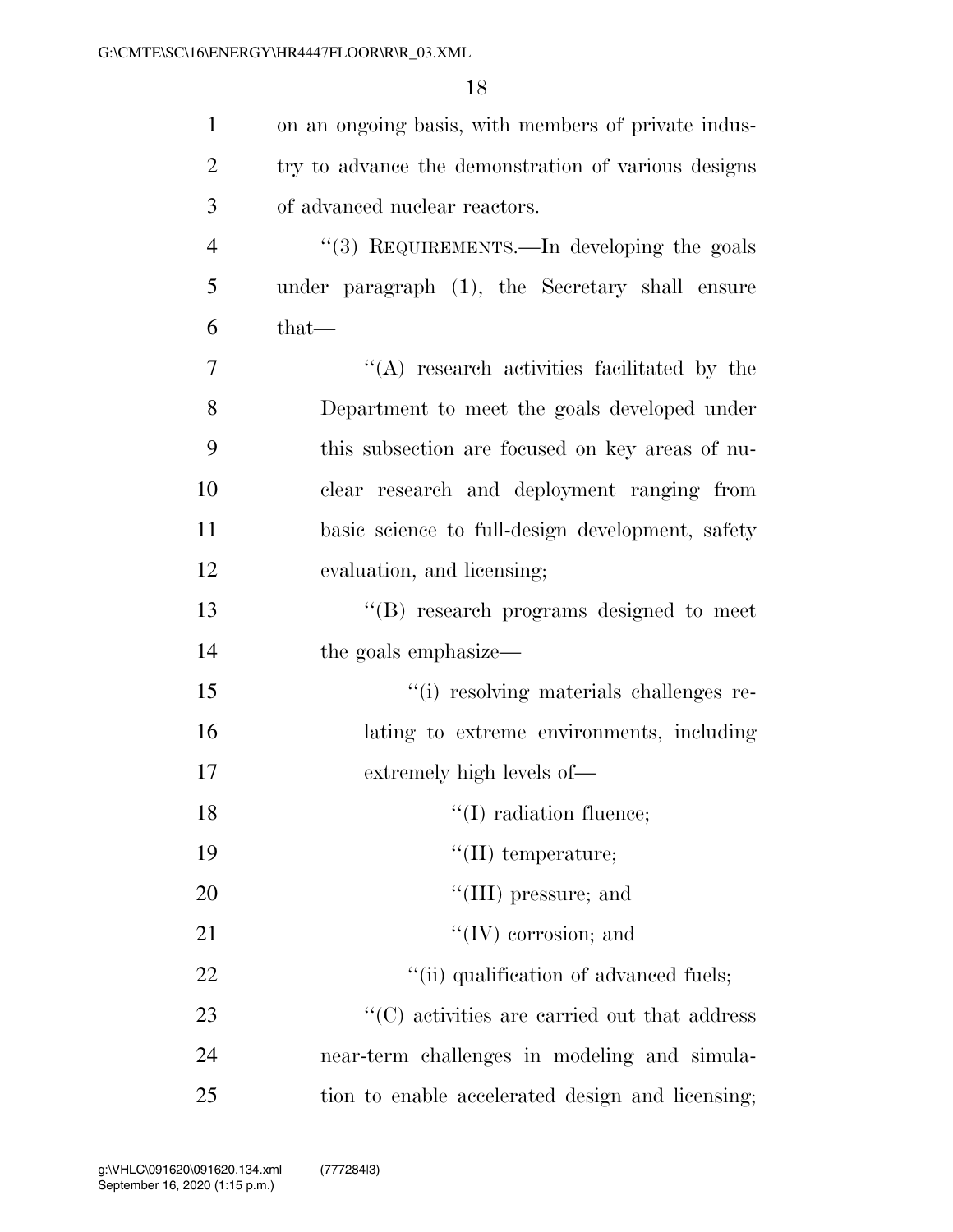| $\mathbf{1}$   | "(D) related technologies, such as tech-              |
|----------------|-------------------------------------------------------|
| $\overline{2}$ | nologies to manage, reduce, or reuse nuclear          |
| 3              | waste, are developed;                                 |
| $\overline{4}$ | $\lq\lq(E)$ nuclear research infrastructure is        |
| 5              | maintained or constructed, such as—                   |
| 6              | "(i) currently operational research re-               |
| 7              | actors at the National Laboratories and in-           |
| 8              | stitutions of higher education;                       |
| 9              | "(ii) hot cell research facilities;                   |
| 10             | "(iii) a versatile fast neutron source;               |
| 11             | and                                                   |
| 12             | "(iv) a molten salt testing facility;                 |
| 13             | "(F) basic knowledge of non-light water               |
| 14             | coolant physics and chemistry is improved;            |
| 15             | $\lq\lq(G)$ advanced sensors and control systems      |
| 16             | are developed; and                                    |
| 17             | "(H) advanced manufacturing and ad-                   |
| 18             | vanced construction techniques and materials          |
| 19             | are investigated to reduce the cost of advanced       |
| 20             | nuclear reactors.".                                   |
| 21             | (b) TABLE OF CONTENTS.—The table of contents of       |
| 22             | the Energy Policy Act of 2005 (Public Law 109–58; 119 |
| 23             | Stat. $594$ ) is amended—                             |
| 24             | $(1)$ in the item relating to section 917, by strik-  |
| 25             | ing "Efficiency";                                     |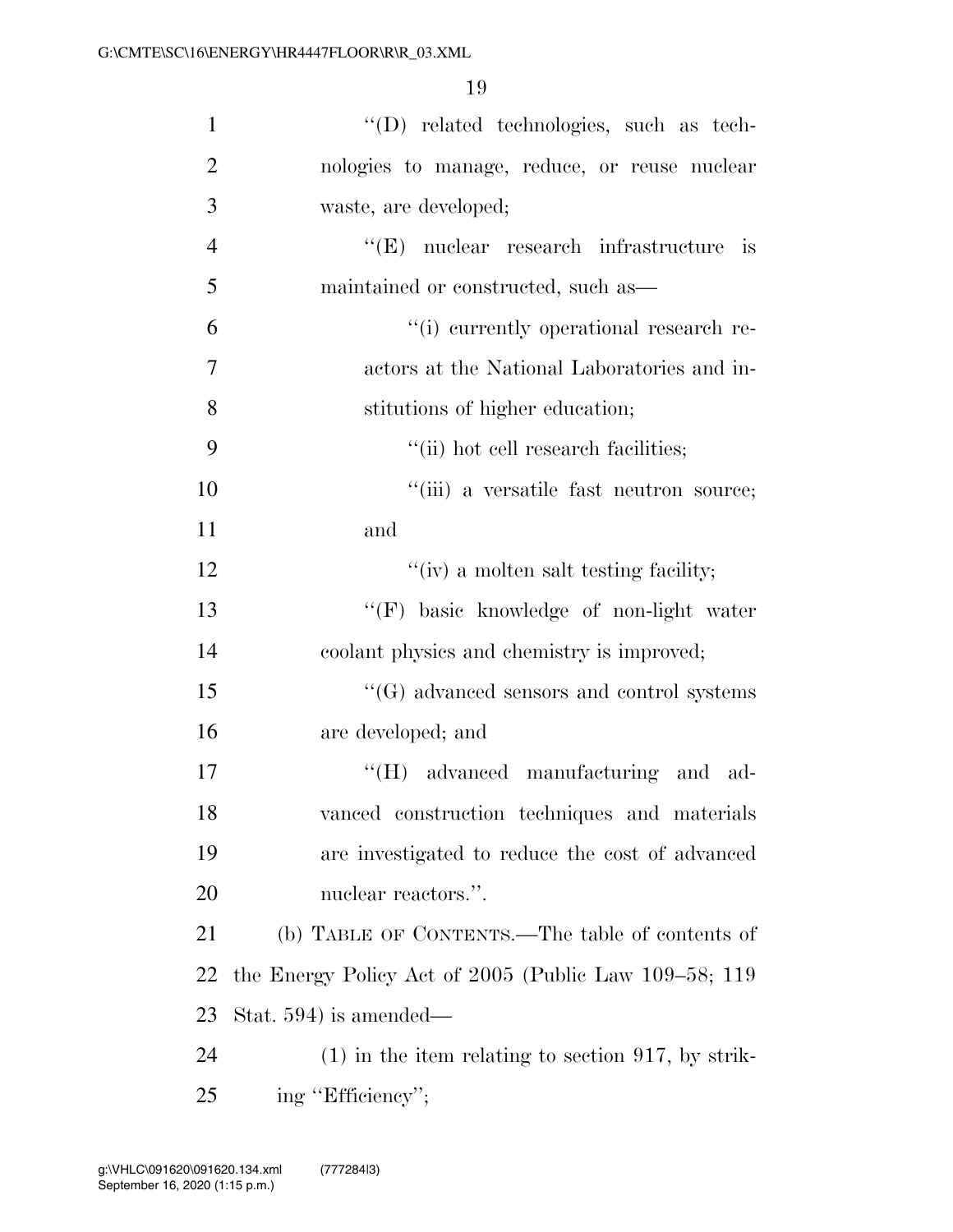| $\mathbf{1}$   | $(2)$ in the items relating to sections 957, 958,                      |
|----------------|------------------------------------------------------------------------|
| $\overline{2}$ | and 959, by inserting "Sec." before "9" each place                     |
| 3              | it appears; and                                                        |
| $\overline{4}$ | (3) by inserting after the item relating to sec-                       |
| 5              | tion 959 the following:                                                |
|                | "Sec. 959A. Advanced nuclear reactor research and development goals.". |
| 6              | SEC. 4205. ADVANCED FUELS DEVELOPMENT.                                 |
| 7              | Section 953 of the Energy Policy Act of 2005 (42)                      |
| 8              | U.S.C. $16273$ ) is amended—                                           |
| 9              | $(1)$ by redesignating subsections (a) through $(d)$                   |
| 10             | as paragraphs $(1)$ , $(3)$ , $(4)$ , and $(5)$ , respectively,        |
| 11             | and indenting appropriately;                                           |
| 12             | $(2)$ in paragraph $(1)$ (as so redesignated)—                         |
| 13             | (A) by striking "this section" and inserting                           |
| 14             | "this subsection";                                                     |
| 15             | (B) by striking "minimize environmental"                               |
| 16             | and inserting "improve fuel cycle performance"                         |
| 17             | while minimizing the cost and complexity of                            |
| 18             | processing, environmental impacts,"; and                               |
| 19             | $(C)$ by striking "the Generation IV";                                 |
| <b>20</b>      | $(3)$ by inserting after paragraph $(1)$ (as so re-                    |
| 21             | designated) the following:                                             |
| 22             | "(2) CONSIDERATIONS.—In carrying out activi-                           |
| 23             | ties under the program, the Secretary shall consider                   |
| 24             | the potential benefits of those activities for civilian                |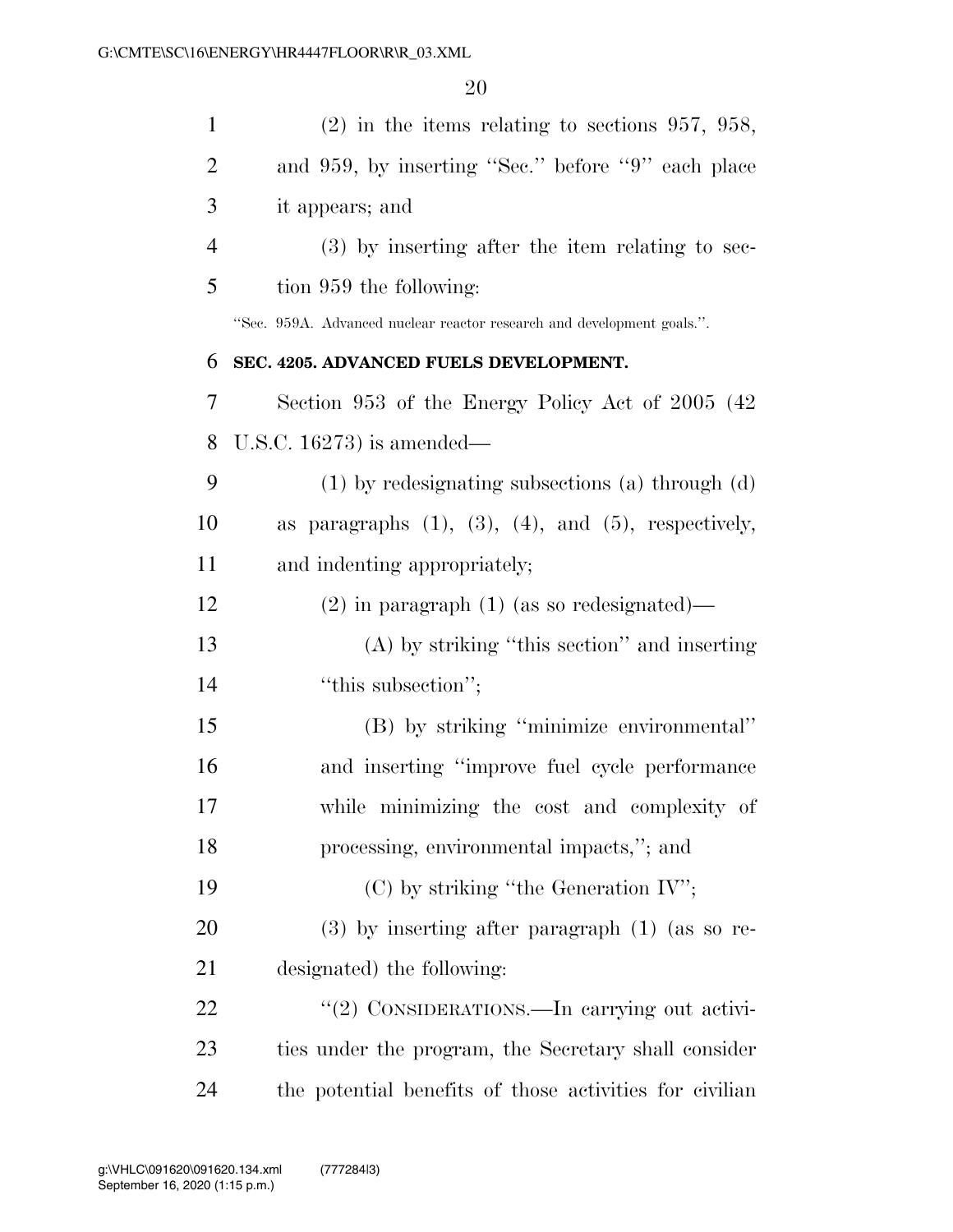| $\mathbf{1}$   | nuclear applications, environmental remediation, and  |
|----------------|-------------------------------------------------------|
| $\overline{2}$ | national security.";                                  |
| 3              | $(4)$ by inserting after paragraph $(5)$ (as so re-   |
| $\overline{4}$ | designated) the following:                            |
| 5              | "(6) AUTHORIZATION OF APPROPRIATIONS.-                |
| 6              | From within funds authorized to be appropriated to    |
| 7              | the Department of Energy's Office of Nuclear En-      |
| 8              | ergy, the Secretary may use to carry out the pro-     |
| 9              | gram under this subsection, $$40,000,000$ for each of |
| 10             | fiscal years $2021$ through $2025$ .";                |
| 11             | $(5)$ by inserting before paragraph $(1)$ (as so re-  |
| 12             | designated) the following:                            |
| 13             | "(a) MATERIAL RECOVERY AND WASTE FORM DE-             |
| 14             | VELOPMENT.—"; and                                     |
| 15             | $(6)$ by adding at the end the following:             |
| 16             | "(b) ADVANCED FUELS.—                                 |
| 17             | "(1) IN GENERAL.—The Secretary shall carry            |
| 18             | out a program to conduct research relating to-        |
| 19             | "(A) next-generation light water reactor              |
| 20             | fuels that demonstrate improved—                      |
| 21             | "(i) performance; and                                 |
| 22             | "(ii) accident tolerance; and                         |
| 23             | $\lq\lq$ (B) innovative advanced reactor fuels that   |
| 24             | demonstrate improved—                                 |
| 25             | "(i) proliferation resistance; and                    |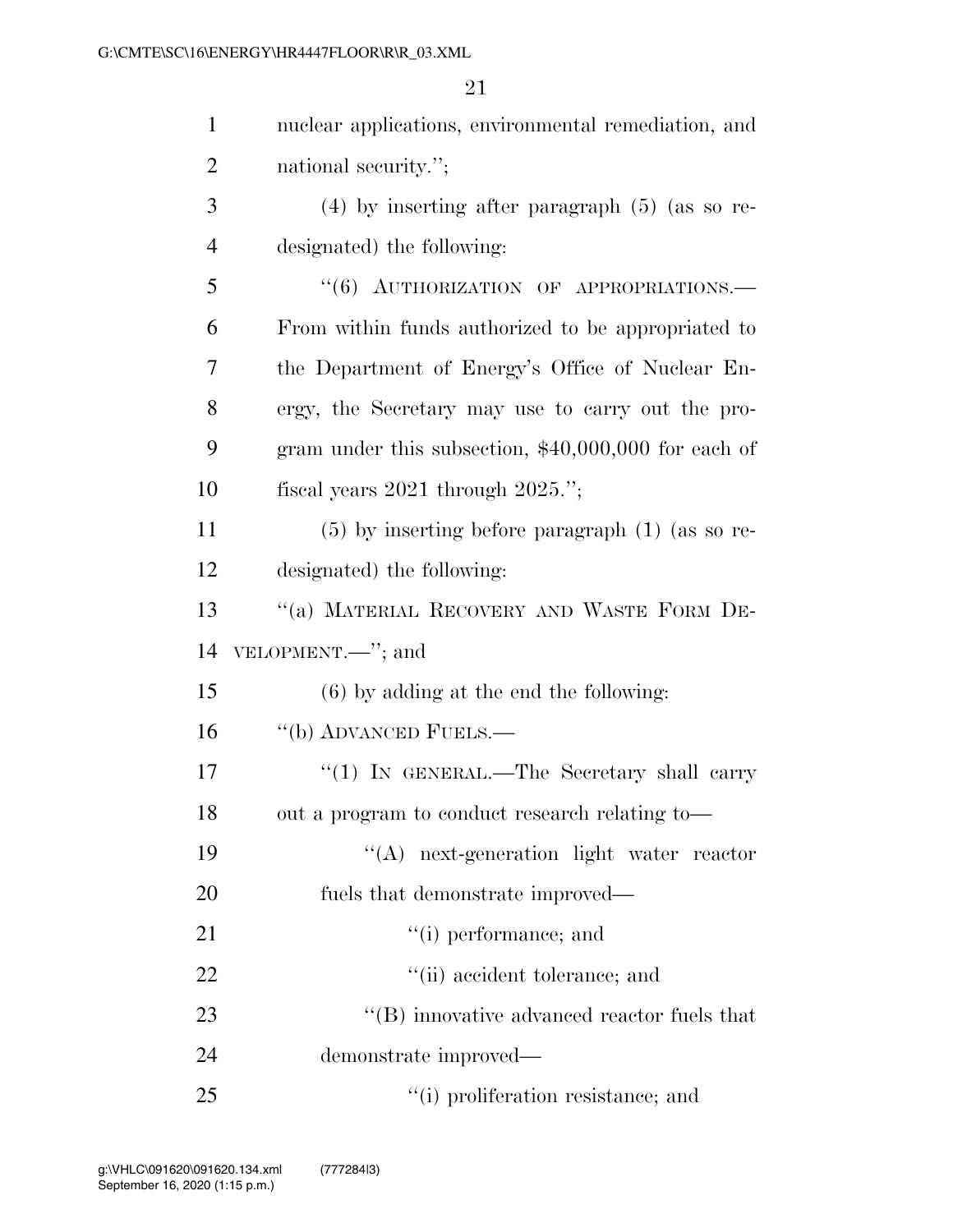| $\mathbf{1}$   | $``$ (ii) use of resources.                       |
|----------------|---------------------------------------------------|
| $\overline{2}$ | "(2) REQUIREMENTS.—In carrying out the pro-       |
| 3              | gram under this subsection, the Secretary shall—  |
| $\overline{4}$ | $\lq\lq$ focus on the development of accident-    |
| 5              | tolerant fuel and cladding concepts that are ca-  |
| 6              | pable of achieving initial commercialization by   |
| 7              | December 31, 2025;                                |
| 8              | "(B) conduct studies regarding the means          |
| 9              | by which those concepts would impact reactor      |
| 10             | economics, the fuel cycle, operations, safety,    |
| 11             | and the environment;                              |
| 12             | "(C) support a healthy nuclear fuel cycle         |
| 13             | capable of providing higher levels of enriched    |
| 14             | uranium for domestic advanced nuclear develop-    |
| 15             | ment and for national security applications;      |
| 16             | "(D) subject to paragraph $(3)$ , publish the     |
| 17             | results of the studies conducted under subpara-   |
| 18             | $graph(B);$ and                                   |
| 19             | $\lq\lq$ cooperate with institutions of higher    |
| 20             | education through the Nuclear Energy Univer-      |
| 21             | sity and Integrated Research Projects programs    |
| 22             | of the Department.                                |
| 23             | "(3) SENSITIVE INFORMATION.—The Secretary         |
| 24             | shall not publish any information under paragraph |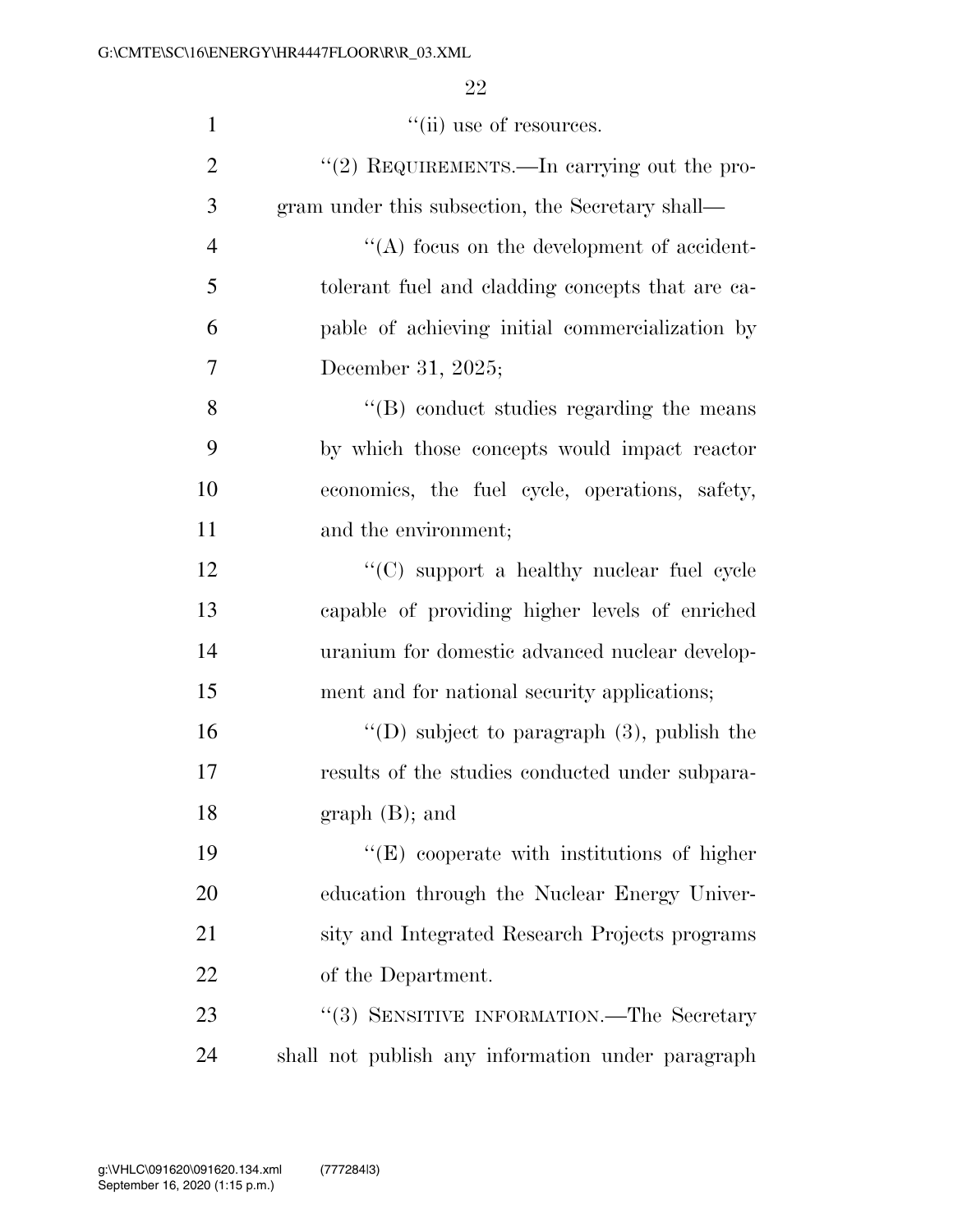| $\mathbf{1}$   | $(2)(C)$ that is detrimental to national security, as de- |
|----------------|-----------------------------------------------------------|
| $\overline{2}$ | termined by the Secretary.                                |
| 3              | "(4) AUTHORIZATION OF APPROPRIATIONS.-                    |
| 4              | From within funds authorized to be appropriated to        |
| 5              | the Department of Energy's Office of Nuclear En-          |
| 6              | ergy, the Secretary may use to carry out the pro-         |
| 7              | gram under this subsection $$120,000,000$ for each        |
| 8              | of fiscal years $2021$ through $2025$ .".                 |
| 9              | SEC. 4206. INTEGRATED ENERGY SYSTEMS PROGRAM.             |
| 10             | (a) DEFINITIONS.—In this section:                         |
| 11             | (1) PROGRAM.—The term "program" means                     |
| 12             | the Integrated Energy Systems Program established         |
| 13             | under subsection $(b)(1)$ .                               |
| 14             | (2) SECRETARY.—The term "Secretary" means                 |
| 15             | the Secretary of Energy.                                  |
| 16             | (b) ESTABLISHMENT.-                                       |
| 17             | (1) IN GENERAL.—The Secretary shall establish             |
| 18             | a program, to be known as the "Integrated Energy          |
| 19             | Systems Program"-                                         |
| 20             | $(A)$ to maximize energy production and ef-               |
| 21             | ficiency;                                                 |
| 22             | (B) to develop energy systems involving                   |
| 23             | the integration of nuclear energy with renew-             |

 able energy, fossil energy, and energy storage; and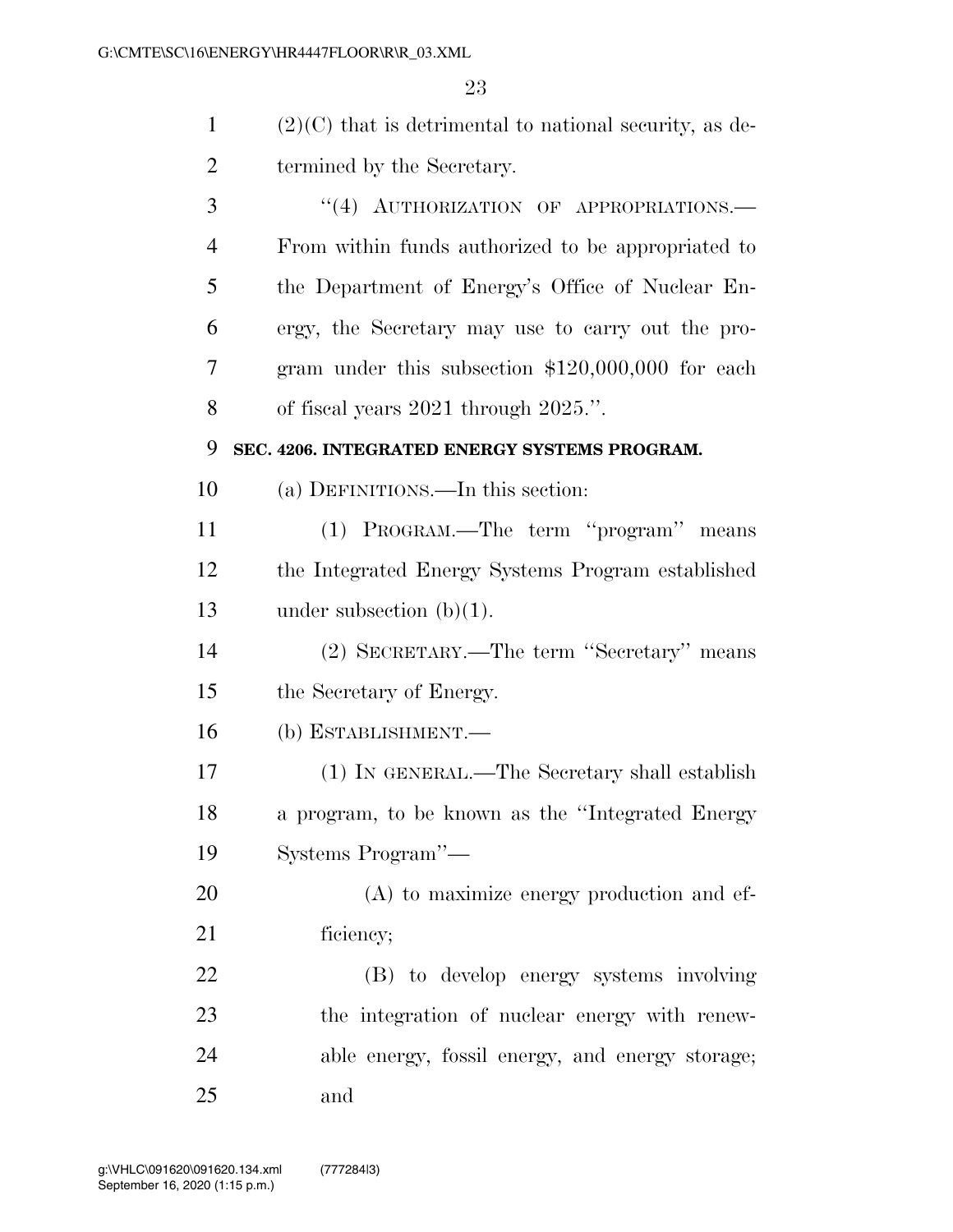| $\mathbf{1}$   | (C) to expand the use of emissions-reduc-             |
|----------------|-------------------------------------------------------|
| $\overline{2}$ | ing energy technologies into nonelectric sectors      |
| 3              | to achieve significant reductions in environ-         |
| $\overline{4}$ | mental emissions.                                     |
| 5              | (2) PROGRAM ADMINISTRATION; PARTNERS.—                |
| 6              | The program shall be carried out by the Undersecre-   |
| 7              | tary of Energy, in partnership with—                  |
| 8              | (A) relevant offices within the Department            |
| 9              | of Energy;                                            |
| 10             | (B) National Laboratories;                            |
| 11             | (C) institutions of higher education; and             |
| 12             | $(D)$ the private sector.                             |
| 13             | (3) GOALS AND MILESTONES.-The Secretary               |
| 14             | shall establish quantitative goals and milestones for |
| 15             | the program.                                          |
| 16             | (c) RESEARCH AREAS.—Research areas under the          |
| 17             | program may include—                                  |
| 18             | (1) technology innovation to further the expan-       |
| 19             | sion of emissions-reducing energy technologies to ac- |
| 20             | commodate a modern, resilient grid system by—         |
| 21             | (A) effectively leveraging multiple energy            |
| 22             | sources;                                              |
| 23             | (B) enhancing and streamlining engineer-              |
| 24             | ing design;                                           |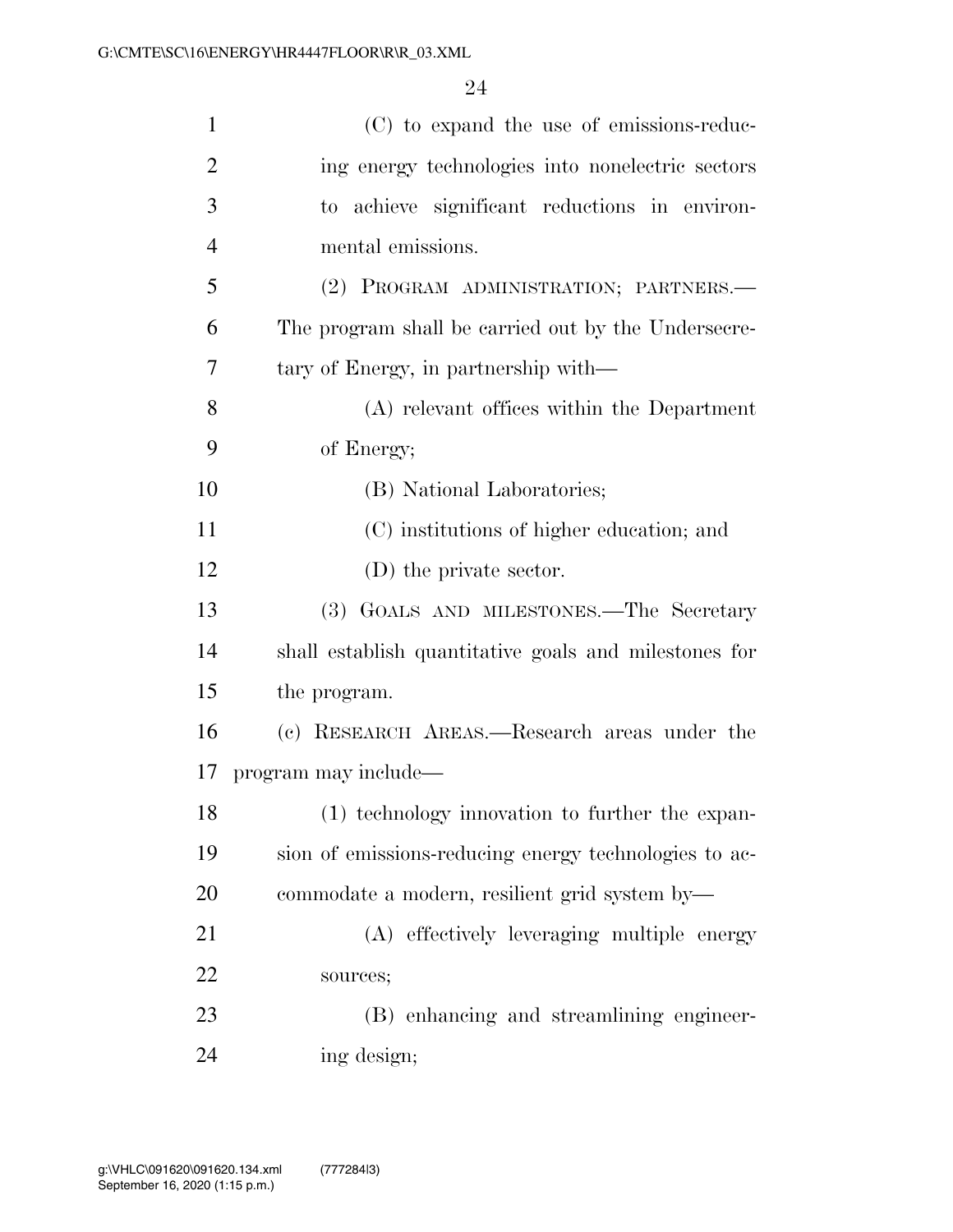| $\mathbf{1}$   | (C) carrying out process demonstrations to         |
|----------------|----------------------------------------------------|
| $\overline{2}$ | optimize performance; and                          |
| 3              | (D) streamlining regulatory review;                |
| $\overline{4}$ | (2) advanced power cycles, energy extraction,      |
| 5              | and processing of complex hydrocarbons to produce  |
| 6              | high-value chemicals;                              |
| 7              | (3) efficient use of emissions-reducing energy     |
| 8              | technologies for hydrogen production to support    |
| 9              | transportation and industrial needs;               |
| 10             | (4) enhancement and acceleration of domestic       |
| 11             | manufacturing and desalinization technologies and  |
| 12             | processes by optimally using clean energy sources; |
| 13             | (5) more effective thermal energy use, trans-      |
| 14             | port, and storage;                                 |
| 15             | $(6)$ the demonstration of nuclear energy deliv-   |
| 16             | ery for-                                           |
| 17             | (A) the production of chemicals, metals,           |
| 18             | and fuels;                                         |
| 19             | (B) the capture, use, and storage of car-          |
| 20             | bon;                                               |
| 21             | (C) renewable integration with an inte-            |
| 22             | grated energy system; and                          |
| 23             | (D) conversion of carbon feedstock, such           |
| 24             | as coal, biomass, natural gas, and refuse waste,   |
| 25             | to higher value nonelectric commodities;           |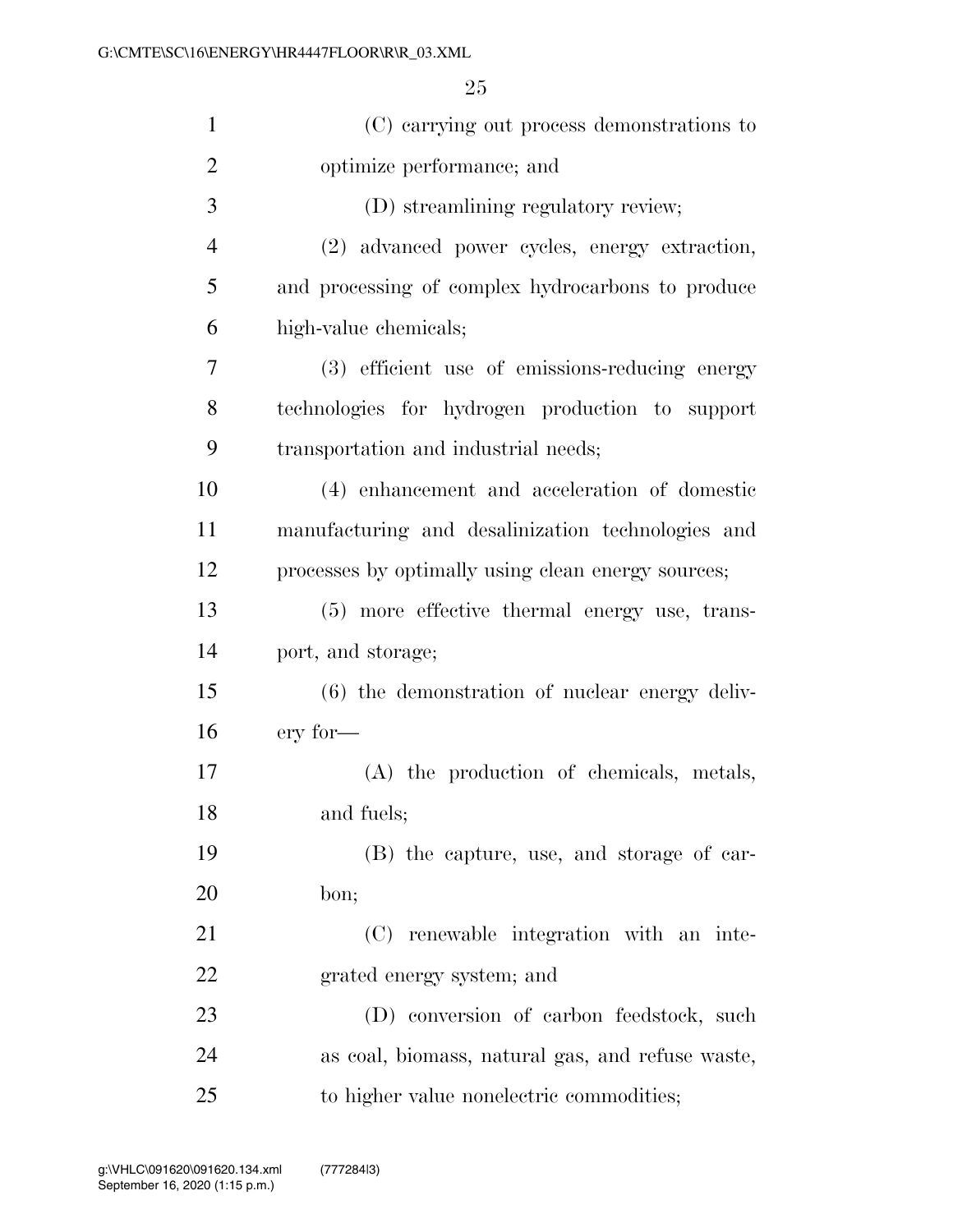| (7) the development of new analysis capabilities |
|--------------------------------------------------|
| to identify the best ways—                       |

- (A) to leverage multiple energy sources in a given region; and
- (B) to quantify the benefits of integrated energy systems; and

 (8) any other area that, as determined by the Secretary, meets the purpose and goals of the pro-gram.

 (d) GRANTS.—The Secretary may award grants under the program to support the goals of the program.

#### **SEC. 4207. REPORT ON DUPLICATIVE PROGRAMS.**

 Not later than 1 year after the date of enactment of this Act, and annually thereafter, the Secretary shall submit to Congress a report identifying any program that is duplicative of the program established under section  $17 \quad 4207(b)(1)$ .

### **SEC. 4208. LIGHT WATER REACTOR SUSTAINABILITY PRO-GRAM.**

 Section 952 of the Energy Policy Act of 2005 (42 U.S.C. 16272) is amended by striking subsection (b) and inserting the following:

 ''(b) LIGHT WATER REACTOR SUSTAINABILITY PRO- GRAM.—The Secretary shall carry out a light water reac-tor sustainability program—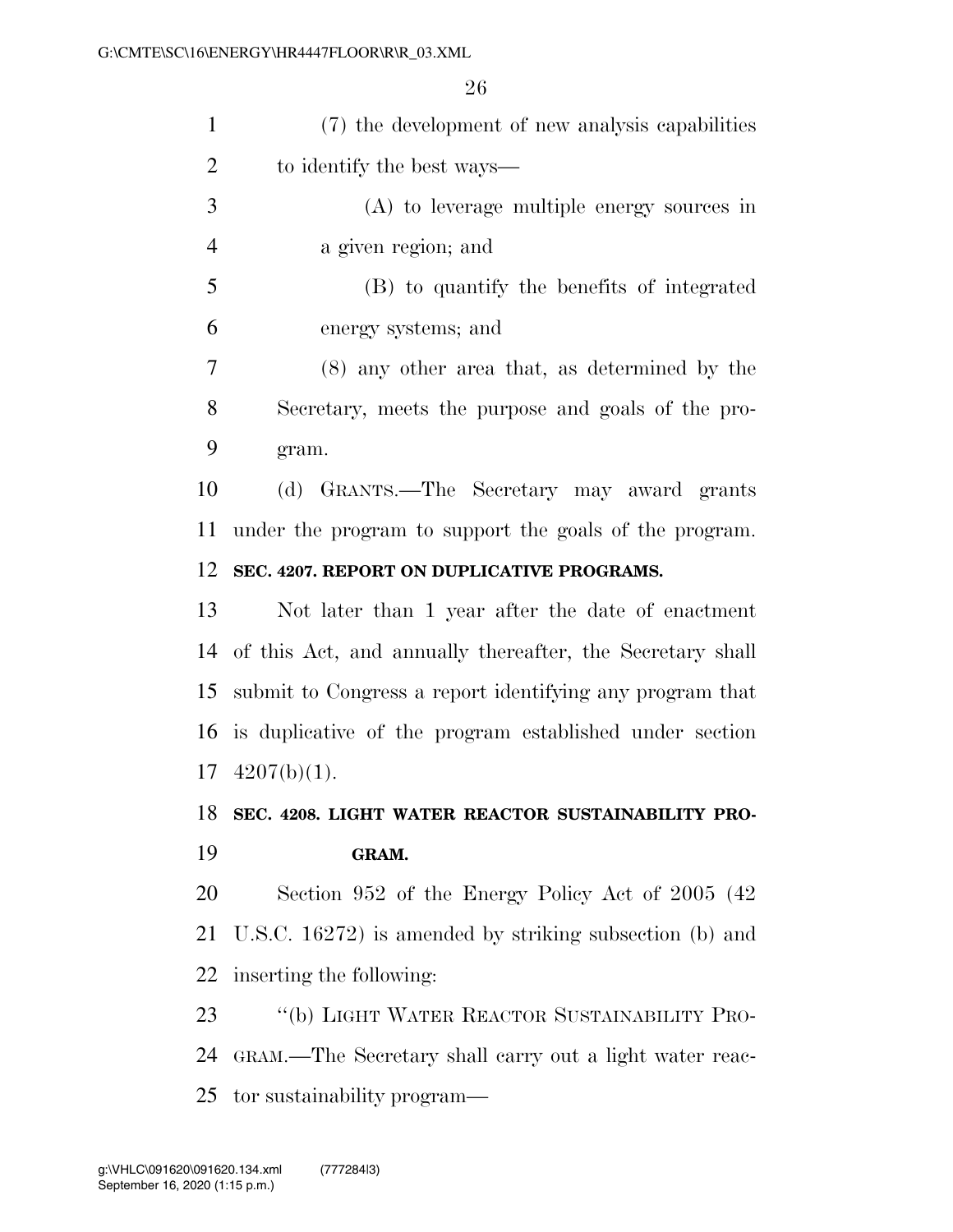| $\mathbf{1}$   | $f(1)$ to ensure the achievement of maximum                      |
|----------------|------------------------------------------------------------------|
| $\overline{2}$ | benefits from existing nuclear generation;                       |
| 3              | $\lq(2)$ to accommodate the increase in applica-                 |
| $\overline{4}$ | tions for nuclear power plant license renewals ex-               |
| 5              | pected as of the date of enactment of this sub-                  |
| 6              | section;                                                         |
| $\overline{7}$ | $\cdot\cdot\cdot(3)$ to enable the continued operation of exist- |
| 8              | ing nuclear power plants through technology devel-               |
| 9              | opment;                                                          |
| 10             | $\lq(4)$ to improve the performance and reduce the               |
| 11             | operation and maintenance costs of nuclear power                 |
| 12             | plants;                                                          |
| 13             | $\lq(5)$ to promote the use of high-performance                  |
| 14             | computing to simulate nuclear reactor processes;                 |
| 15             | $(6)$ to coordinate with other research and de-                  |
| 16             | velopment programs of the Office of Nuclear Energy               |
| 17             | to ensure that developed technologies and capabili-              |
| 18             | ties are part of an integrated investment strategy,              |
| 19             | the overall focus of which is improving the safety,              |
| 20             | security, reliability, and economics of operating nu-            |
| 21             | clear power plants; and                                          |
| 22             | $\lq(7)$ to focus on—                                            |
| 23             | $\lq\lq$ new capabilities relating to nuclear                    |
| 24             | energy research and development;                                 |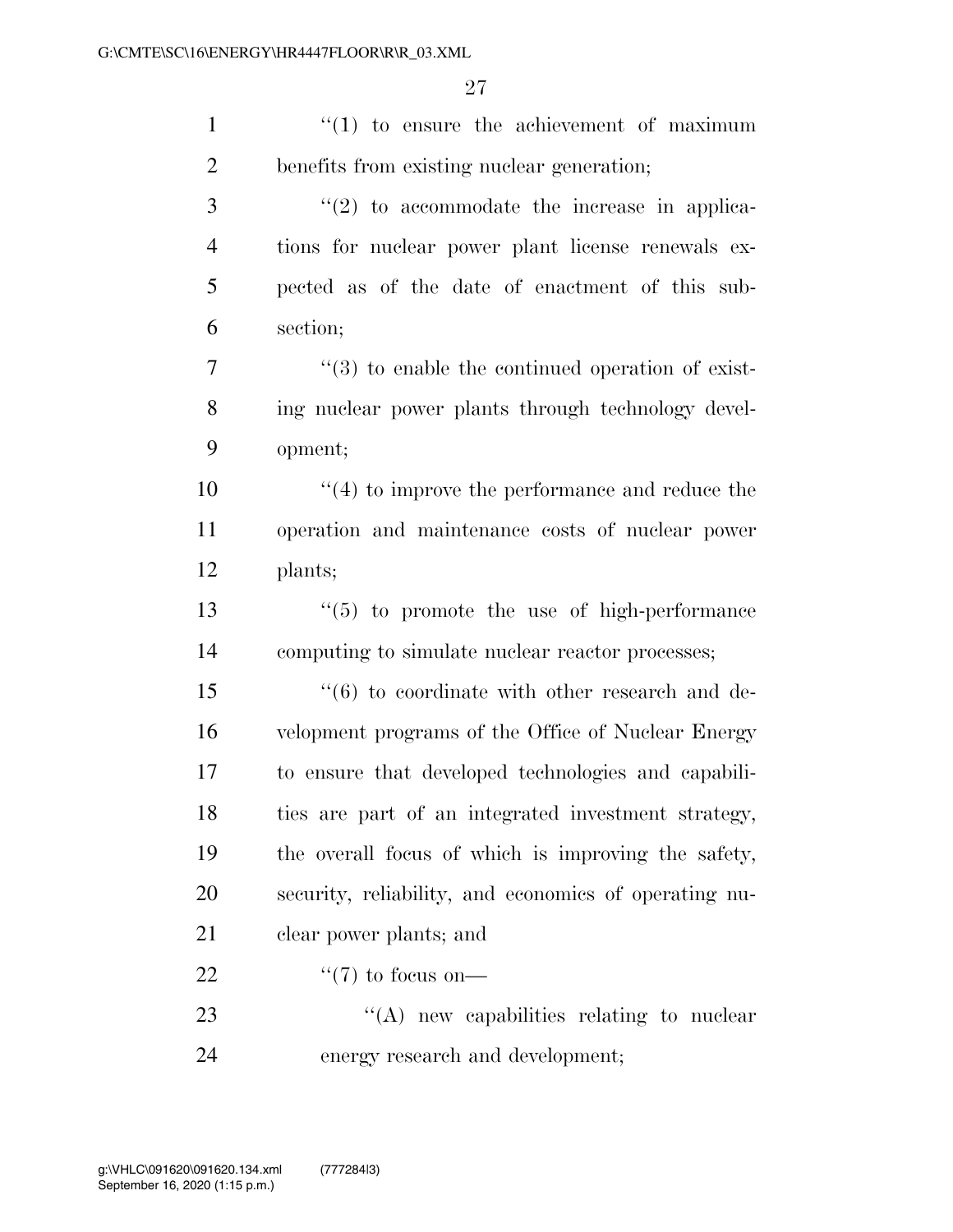| $\mathbf{1}$   | "(B) enabling technologies beyond indi-                   |
|----------------|-----------------------------------------------------------|
| $\overline{2}$ | vidual programs;                                          |
| 3              | $\lq\lq$ coordinating capabilities among the              |
| $\overline{4}$ | research and development programs of the Of-              |
| 5              | fice of Nuclear Energy;                                   |
| 6              | $\lq\lq$ (D) examining new classes of materials           |
| 7              | not considered for nuclear applications;                  |
| 8              | "(E) high-risk research, which could poten-               |
| 9              | tially overcome technological limitations; and            |
| 10             | $``(F)$ the potential for industry partner-               |
| 11             | ships to develop technologies relating to stor-           |
| 12             | age, hydrogen production, high-temperature                |
| 13             | process heat, and other relevant areas.".                 |
| 14             | SEC. 4209. NUCLEAR ENERGY STRATEGIC PLAN.                 |
| 15             | (a) IN GENERAL.—Subtitle E of title IX of the En-         |
| 16             | ergy Policy Act of $2005$ (42 U.S.C. 16271 et seq.) is    |
| 17             | amended by adding at the end the following:               |
| 18             | "SEC. 959A. NUCLEAR ENERGY STRATEGIC PLAN.                |
| 19             | "(a) IN GENERAL.—Not later than 1 year after the          |
| 20             | date of enactment of this Act, the Secretary shall submit |
| 21             | to the Committee on Energy and Natural Resources of       |
| 22             | the Senate and the Committees on Energy and Commerce      |
| 23             | and Science, Space, and Technology of the House of Rep-   |
|                |                                                           |